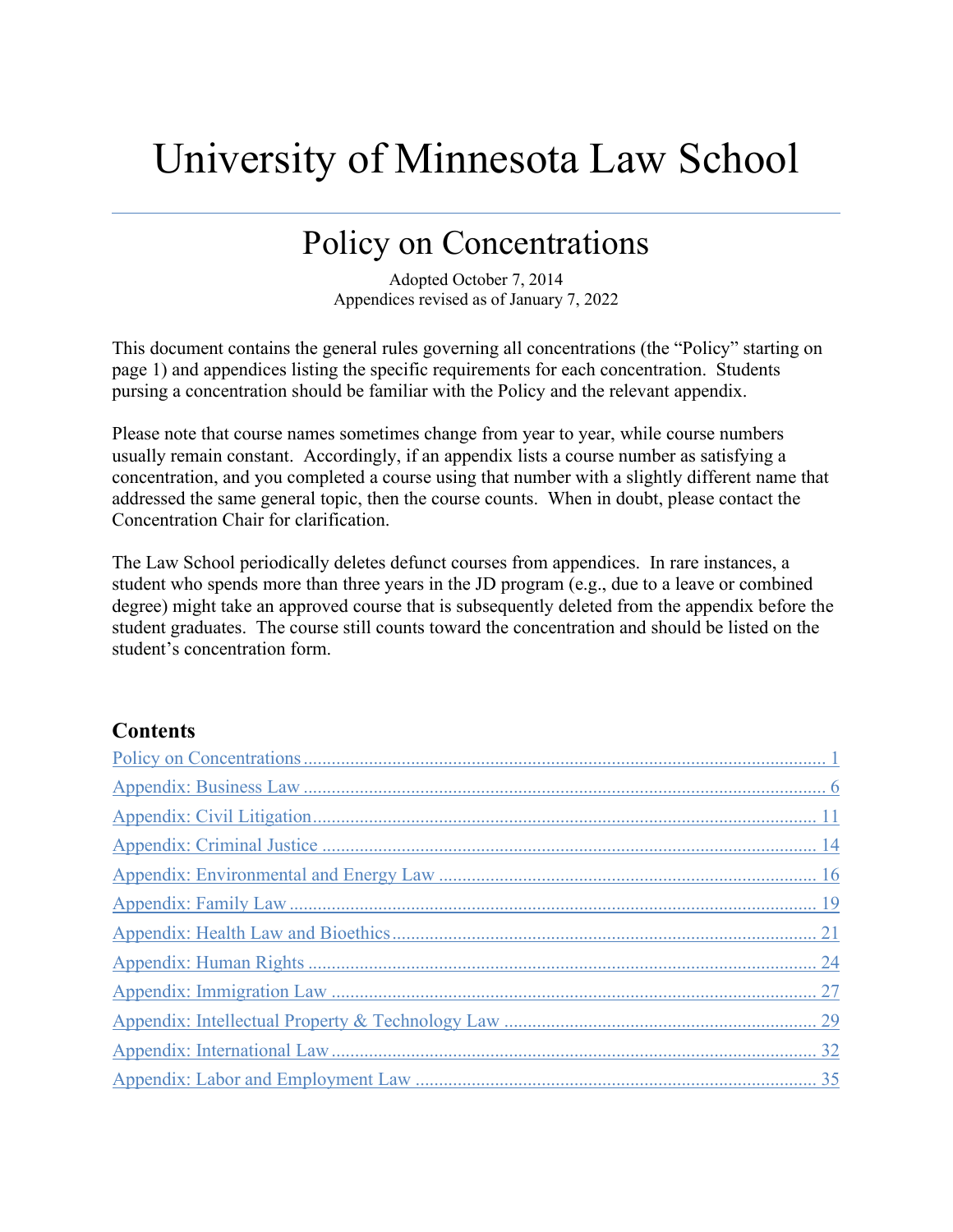# **University of Minnesota Law School Policy on Concentrations**

Adopted by the Faculty on October 7, 2014

<span id="page-1-0"></span>1. Scope: This Policy provides guidance and requirements for students pursuing a concentration as part of a degree program at the Law School. The Policy consists of rules applicable to all concentrations and appendices with the unique requirements for each individual concentration.

2. Student Responsibility. Students pursuing a concentration are responsible for ensuring the timely completion of all concentration requirements, including the timely submission of required forms.

3. Approved Concentrations: The Faculty has approved the following concentrations for J.D. and LL.M candidates:

-Business Law -Civil Litigation -Criminal Justice -Environmental and Energy Law -Family Law -Health Law and Bioethics -Human Rights -Immigration Law -Intellectual Property and Technology Law -International Law -Labor and Employment Law

4. Faculty Chairs. The Dean shall appoint a Faculty Chair to administer each concentration.

5. Certification & Completion. The concentration will be deemed completed at the time of graduation from the Law School after certification that the student has satisfied the concentration's requirements. Students who complete a concentration will receive a notation of concentration fulfillment on their Law School transcripts.

6. Dual Concentrations: J.D. students may obtain certification in a maximum of two concentrations. A single paper may satisfy the research paper requirement for two concentrations if both Faculty Chairs approve dual submission in writing. LL.M students may obtain certification in only one concentration.

7. Advising. Students are strongly encouraged to meet with the Faculty Chair each fall to discuss course selection and plans for fulfilling concentration requirements. Students should also consider contacting Faculty Chairs in the spring of the 1L year to assist with course selection.

8. Candidacy. Students may not claim to have satisfied a concentration's requirements until after completion is confirmed at the time of graduation. Students pursuing a concentration may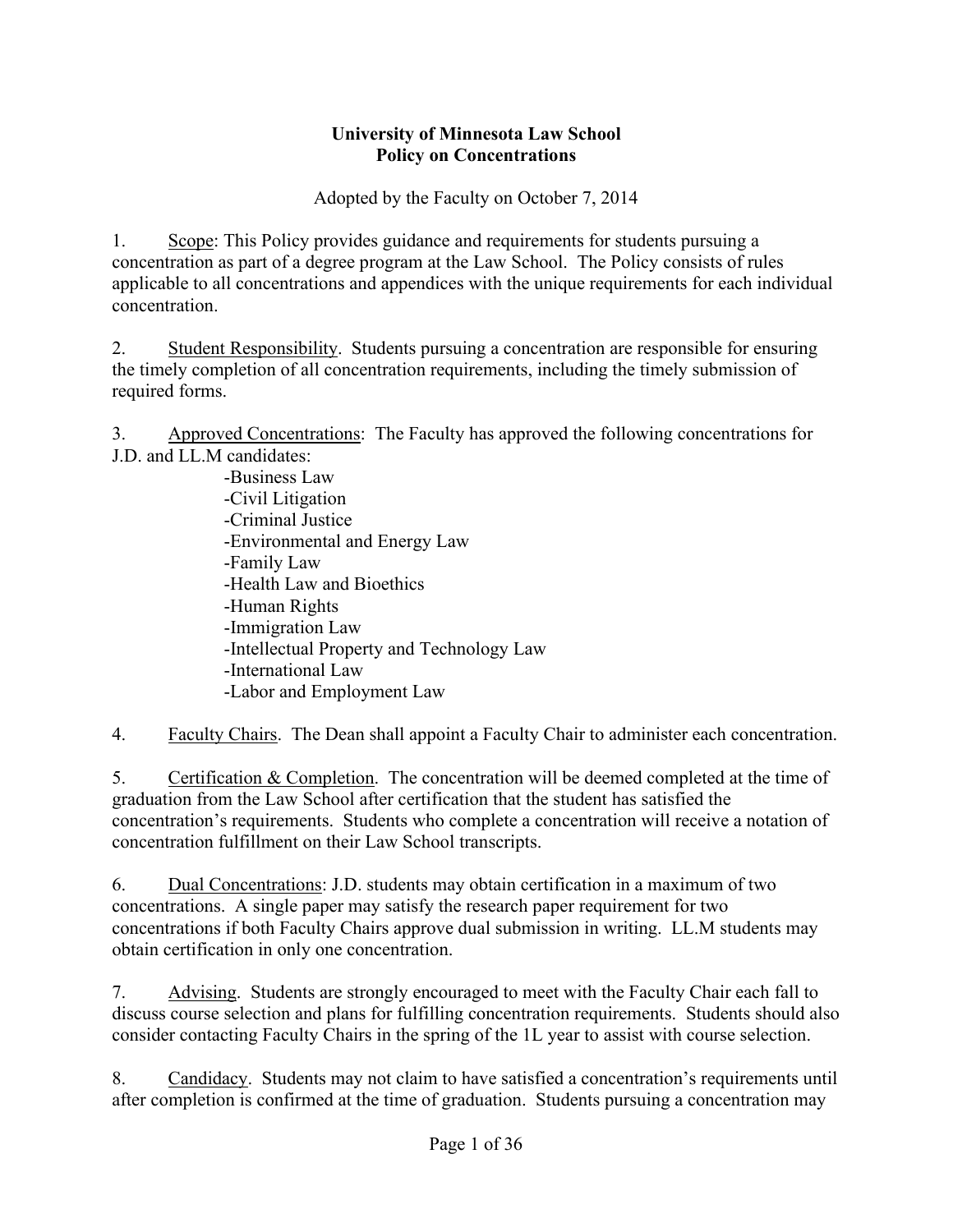refer to themselves as "candidates for" a concentration, but only if they have met with the Faculty Chair and discussed a plan for completing the concentration's requirements.

9. Timing & Registration. Candidates for a concentration register in the same manner as other students and do not receive registration priority. Some concentration courses may not be offered each semester or year. Students should begin planning completion of concentration requirements as early as possible and prioritize concentration classes in the lottery to make completion more likely.

10. Concentration Requirements: Candidates for a concentration must complete two types of requirements described below: academic requirements (completion of coursework and a research paper or immersion project) and administrative requirements (filing materials with the Faculty Chair).

A. Academic Requirements. (For more detail regarding particular concentrations, see the appendices). Each candidate for a concentration must:

i. Satisfactorily complete all mandatory courses.

ii. Satisfactorily complete a minimum number of credits in approved courses. The minimum varies for each concentration. Courses are deemed approved if they are mandatory, recommended, or listed as eligible graduate level courses offered elsewhere at the University of Minnesota.

(a) Concentrations may allow students to count no more than two journal and/or moot court credits (combined) toward the minimum credit requirement if a student's work addresses the concentration's field. Journal credits count only if the journal has a Faculty Editor. Individual concentrations may further limit the number of journal and moot court credits that are available.

(b) Concentrations may allow credit for Independent Research and Writing (LAW 7606/7608) and Independent Field Placement (LAW 7607/7609). The Faculty Chair must approve each project or placement.

(c) A student may petition the Faculty Chair to approve, in his or her discretion, a course not listed in the appendix if the course is substantially law-related and will substantially further the student's understanding of the concentration's subject matter. Petitions should be filed as early as possible.

(d) Credits earned while attending another law school may be applied to the concentration (including as substitutes for required courses) at the discretion of the Faculty Chair. Such credits may not exceed the number of credits awarded for equivalent courses at the Law School.

(e) Concentrations may recommend attendance at non-credited exercises in addition to credited courses. Examples include a workshop series exploring issues and/or careers within the field, or periodic discussion sessions with the Faculty Chair.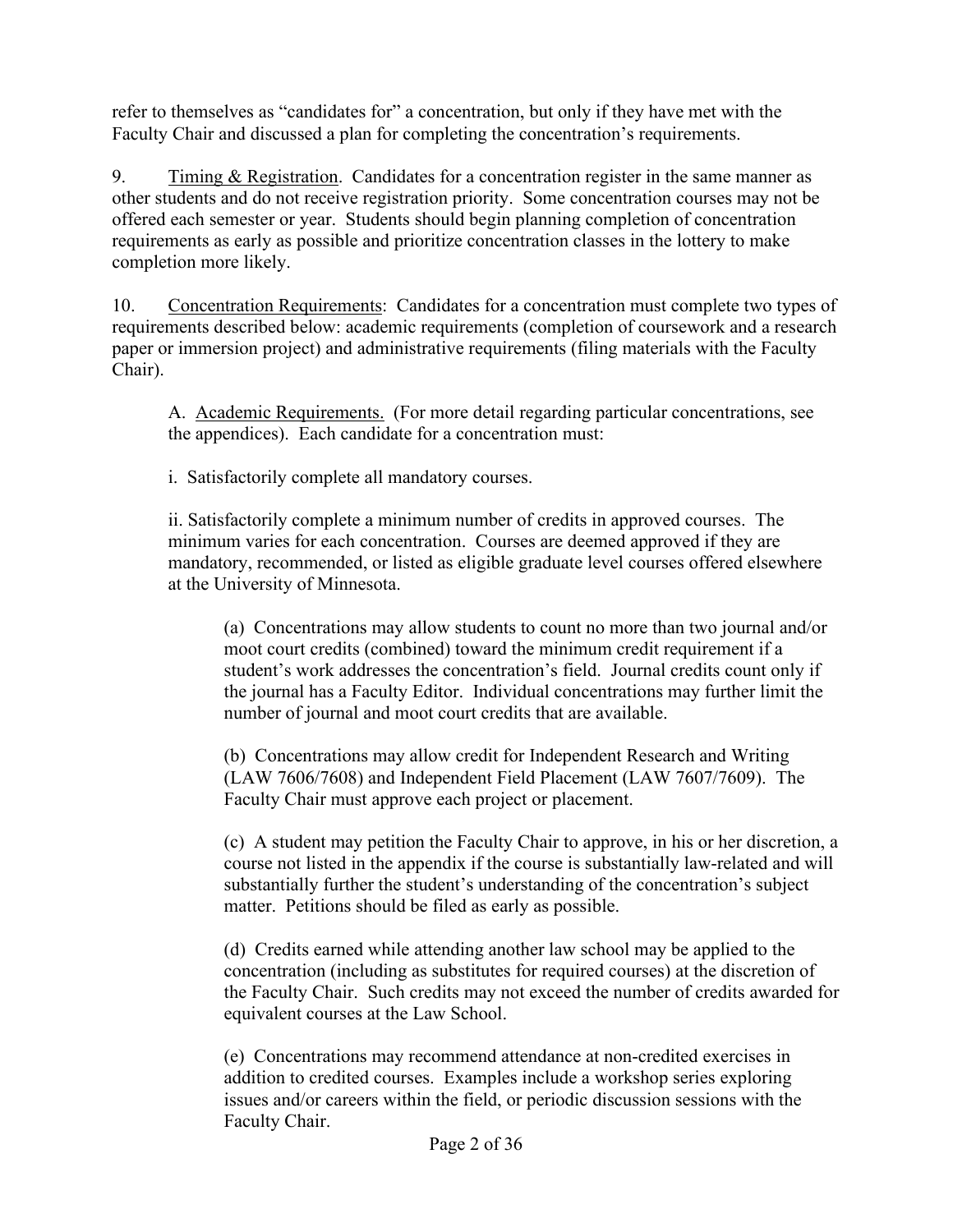(f) Students should be aware that Academic Rule 3 limits the number of credits that students may earn for coursework outside Law School classrooms. Nothing in this Policy governing concentrations modifies Academic Rule 3.

iii. Complete a substantial research paper or immersion experience. Concentrations may choose whether to require a research paper, require an immersion experience, or offer a choice of either the research paper or immersion experience. If an immersion experience is an option, the appendix will identify courses that satisfy Section  $10(A)(iii)(b)$ ; otherwise, a research paper is required.

(a) Requirements for Research Paper:

(i) The paper must demonstrate significant research and original analysis, with appropriate citation of authority; be well organized and well written; and be at least 5000 words in length, excluding any bibliography and table of contents. The cover page must certify that the paper satisfies the length requirement. Papers must be prepared as part of a credited course at the University of Minnesota (or, with approval of the Faculty Chair, as part of a credited course at another law school).

(ii) The research paper must address a legal topic related to the concentration. Students should obtain advance approval of topics rather than assuming that a particular paper will satisfy concentration requirements. The following people may approve paper topics: (a) any member of a concentration's core faculty (listed in the appendices) who supervises preparation of the paper in a credited course or is otherwise designated to approve topics by the Faculty Chair; (b) any instructor of a mandatory or recommended course if the paper is prepared as part of the course; (c) the Faculty Chair.

(iii) Credit for the underlying course does not necessarily count toward concentration minimums.<sup>[1](#page-3-0)</sup> The same project may also satisfy the Law School's legal writing requirement if it otherwise qualifies under the Academic Rules governing legal writing.

(iv) A brief may fulfill this requirement if the Faculty Chair concludes that the research and writing is comparable to that of a research paper and if the brief (or relevant portion) is the sole work of the candidate. Students planning to submit portions of a co-authored brief should retain a draft of

<span id="page-3-0"></span><sup>1</sup> For example, if a student writes a paper while enrolled in a seminar, and the seminar is not listed as an approved course, then the student would not receive concentration credit for the seminar. Yet the paper may, in the Faculty Chair's discretion, satisfy the concentration's research paper requirement. Similarly, some concentrations might not give any credit, or only partial credit, for Independent Research and Writing. Yet a paper written as part of an Independent project might satisfy the research paper requirement. In short, whether a paper satisfies the research paper requirement and whether the student earns credit that counts toward coursework requirements are distinct questions.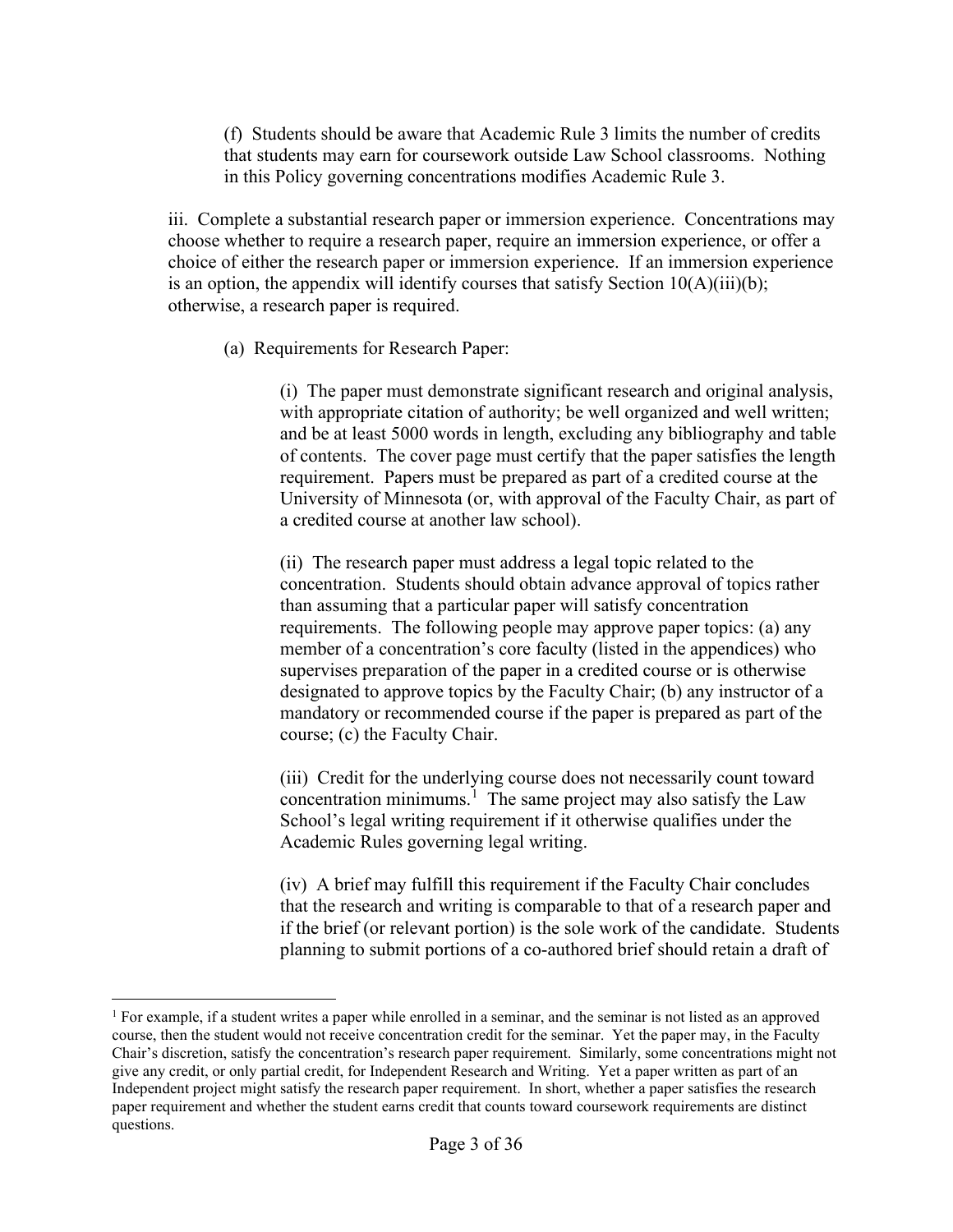the brief that is their sole work to submit in satisfaction of this requirement.

(v) A student must receive at least a passing grade (including an S on an S/N scale) in the course for which the paper was prepared.

(vi) Papers must be submitted to the Faculty Chair no later than December 15 (for fall graduates) or May 15 (for spring graduates) of the student's graduation year.

(b) Requirements for substantial immersion experience: The student must satisfactorily complete a credited course at the Law School involving substantial practical immersion in the concentration's subject-matter, such as a clinic, externship, field placement, or capstone, or an intensive writing course from a list of courses approved under Academic Rule 5.4(a)(i).

# B. Administrative Requirements.

i. Each candidate must submit a Concentration Completion Memorandum and all required attachments to the Faculty Chair. The Faculty Chair may require a meeting with the candidate to discuss the memorandum.

ii. The Concentration Completion Memorandum is due by the last day of October for students graduating in December and by the last day of March for students graduating in May. Students should gather the necessary information as soon as possible to ensure timely submission.

# 11. Review of Compliance with Requirements.

a. The Faculty Chair will certify that a student has satisfied concentration requirements only if the Concentration Completion Memorandum and the Chair's own review of the record establishes that the requirements have been satisfied.

b. The Chair may make a provisional certification if the concentration requirements would be satisfied upon receipt of passing grades in pending coursework or on a pending research paper. The Registrar may then record completion of the concentration upon receipt of the missing grades and/or upon receipt of confirmation from the Faculty Chair that the student has satisfied the research paper requirement.

c. The Registrar may independently review whether a student has completed a sufficient number of credits and bring any discrepancies to the attention of the Faculty Chair and/or Associate Dean for Academic Affairs.

12. Appendices. The appendices are updated on a regular basis. Course names and numbers occasionally change between updates and the number of credits available for each course may vary from semester to semester. Some listed courses may not be offered every year. Students are responsible for ensuring that they meet all concentration requirements and should bring any ambiguities or errors in the appendices to the attention of the relevant Faculty Chair.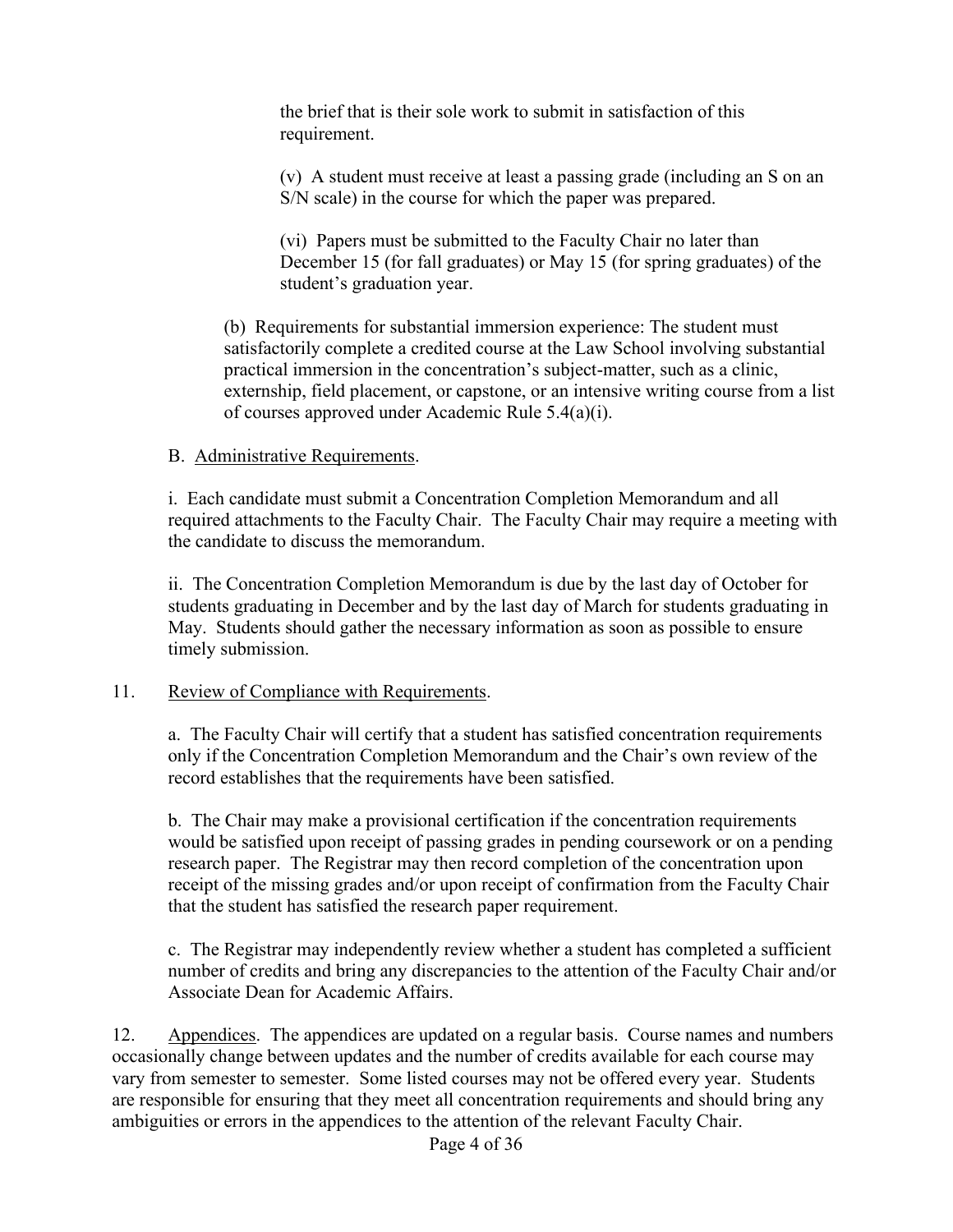13. Interpretation. The Associate Dean for Academic Affairs may make interpretations of this Policy.

14. Amendments. Amendments to this Policy require approval by the Faculty. Amendments to the appendices do not require Faculty approval but must be approved by the relevant Faculty Chair and the Associate Dean for Academic Affairs.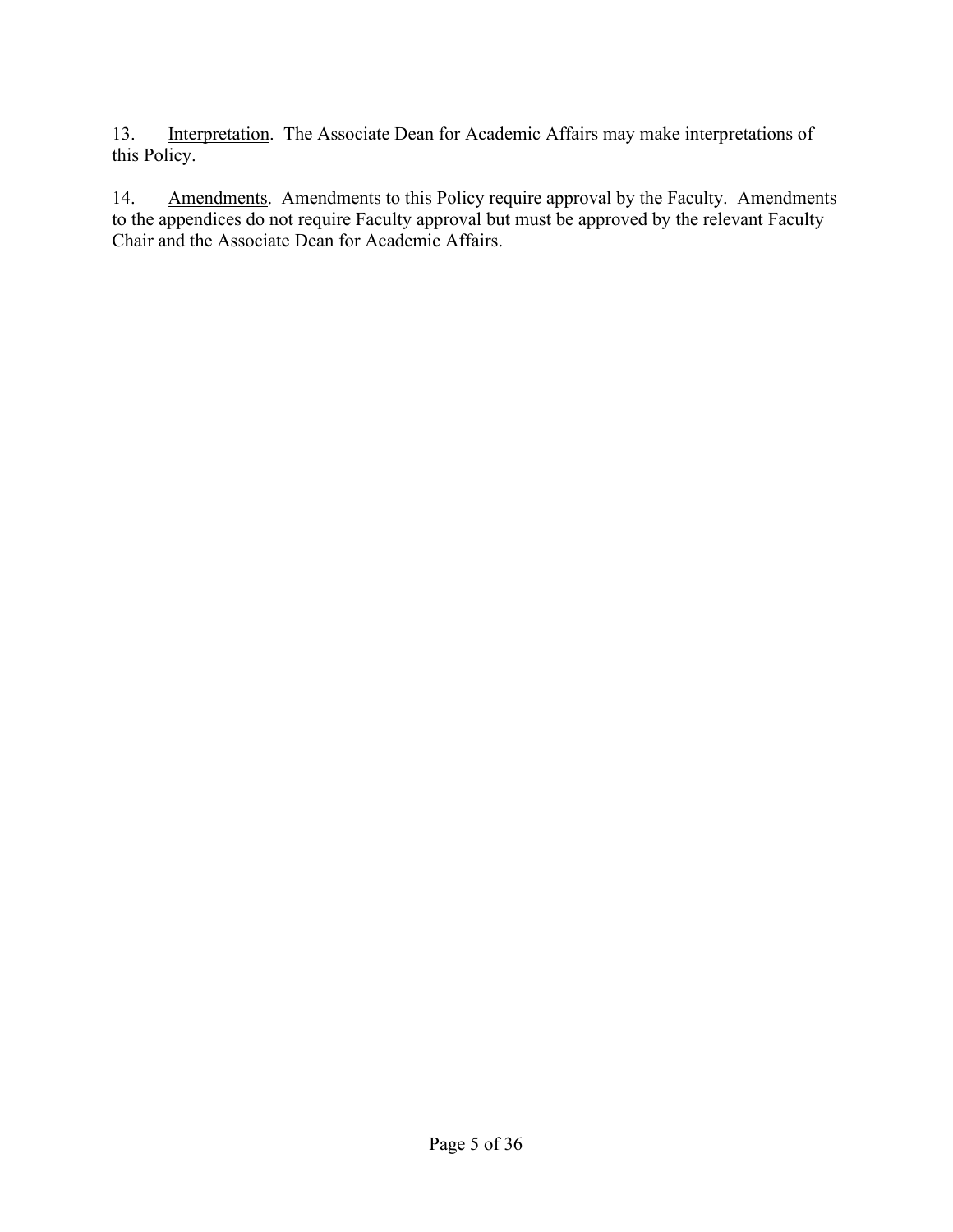#### **Appendix: Business Law**

- <span id="page-6-0"></span>1. Faculty Chair: Brett McDonnell
- 2. Number of Required Credits in Approved Courses: For J.D. candidates: 18 For LL.M candidates: 15
- 3. Mandatory Courses:
	- a. Business Associations/Corporations (4cr) (LAW 6051)
	- b. The following course, but only for J.D. students in the class of 2020 or later: Taxation I (3cr) (LAW 6100)
	- c. One accounting-related course (waivable by the chair for students with substantial prior exposure to accounting).<sup>[2](#page-6-1)</sup>

Qualifying courses at the Law School are: Essentials of Business for Lawyers (3cr) (LAW 6016/6076)

Qualifying courses at the Business School are: Financial Accounting (3cr) (MBA 6030) Financial Accounting II (2cr) (ACCT 6101) Financial Statement Analysis (2cr) (ACCT 5160) Financial Statement Analysis (4cr) (ACCT 6100) Managerial Economics (3cr) (ACCT 6140)

- d. At least two (for J.D. candidates) or one (for LL.M candidates) of the following courses: Advanced Corporate Law (3cr) (LAW 6055) Bankruptcy: Power, Process, and Procedure (3cr) (LAW 6107)
	- Business Reorganization in Bankruptcy (2cr) (LAW 6721) (Spring 2020 or later)Contract Drafting (2cr) (LAW 6837)
	- Contract Drafting (2cr) (LAW 6023) [fulfills requirement 3.d. only for LL.M. students]

Corporate Bankruptcy (2cr) (LAW 6721) (Spring 2019 or earlier)

Corporate Tax (3cr) (LAW 6857)

- Creditor's Remedies/Secured Transactions (3cr) (LAW 6109) (Fall 2018 or earlier)
- Federal Securities Regulation (3cr) (LAW 6211)
- Mergers & Acquisitions (3cr) (LAW 6102)
- Partnership Taxation (3cr) (LAW 6114)
- Secured Transactions/Creditors Remedies (3cr) (LAW 6109) (Fall 2019 or later) Taxation I (3cr) (LAW 6100) [fulfills requirement 3.d. only for LL.M. students]

<span id="page-6-1"></span> $2$  Students considering a waiver should consult with the Chair early in their studies.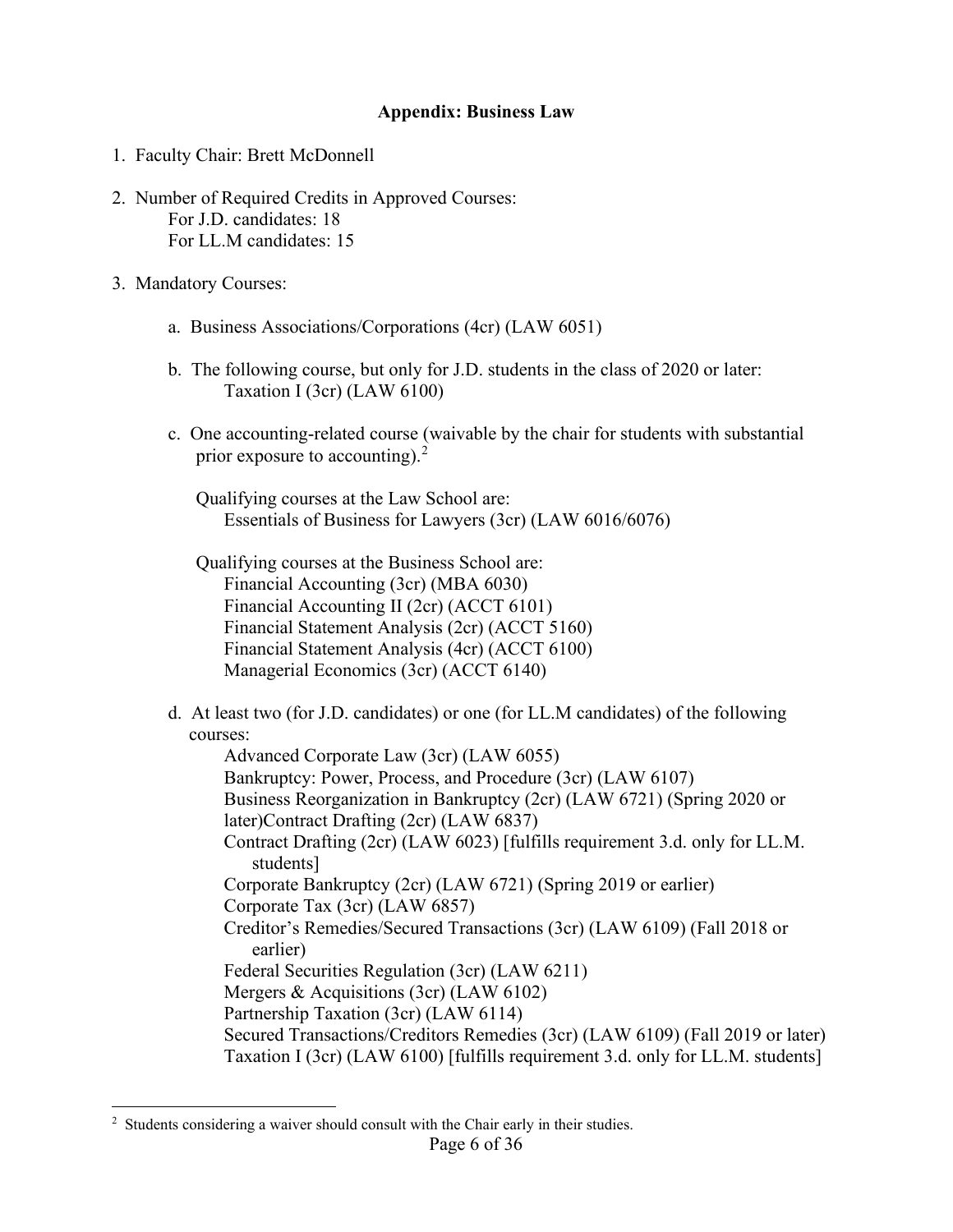- 4. Research Paper or Immersion Experience. This concentration requires students to complete a research paper or immersion experience.
	- a. The research paper requirement can be satisfied by either:
		- (i) receiving a passing grade in a course that: (1) satisfies this concentration; and (2) that satisfies the Law School's upper division writing requirement; or
		- (ii) receiving permission from the concentration chair to count a research paper on a business law topic written in any other University of Minnesota graduate-level (5xxx or higher) course (including journal notes). The credits for the course will not count toward the concentration credits requirement, but the paper will satisfy the research paper requirement.
		- In addition, LL.M. students may satisfy the paper requirement by successfully completing LL.M Legal Writing and Legal Skills I (LAW 6021), LL.M Legal Writing and Legal Skills II (LAW 6022), Contract Drafting (LAW 6837), or LL.M. Contract Drafting (LAW 6023). The credits for these courses count toward the concentration credit requirement.
		- The Concentration Completion Form will ask you to document how you satisfied this requirement.
	- b. Instead of writing a research paper, J.D. students may complete any of the following immersion experiences:

Bankruptcy Clinic (6cr) (LAW 7092)

Business Law Clinic (3cr) (LAW 7860) (credit change effective Fall 2019)

Consumer Protection Clinic (7cr) (LAW 7030)

Corporate Externship (3cr) (LAW 6035 through Summer 2020)

Corporate Externship Field Placement (1-3cr) (LAW 7624)

- Independent Field Placement (1-3cr) (LAW 7607/7609) (depends on nature of the placement and requires permission of concentration chair)
- Insurance Law Clinic (5cr) (LAW 7008)
- Minnesota Law Remote Semester Field Placement (LAW 7640) (depends on nature of the placement and for a maximum of four credits)
- Public Interest Field Placement (1-3cr) (LAW 7623) (depends on nature of the placement and requires permission of concentration chair)

Saeks Public Interest Residency Externship (LAW 6067) (depends on nature of the placement and for a maximum of four credits)

Tax Clinic (7cr) (LAW 7950)

- A student may not use a course to satisfy both the writing/immersion requirement and one of the mandatory course requirements listed above in 3.a, 3.b., and 3.c.
- 5. Recommended Courses at the Law School: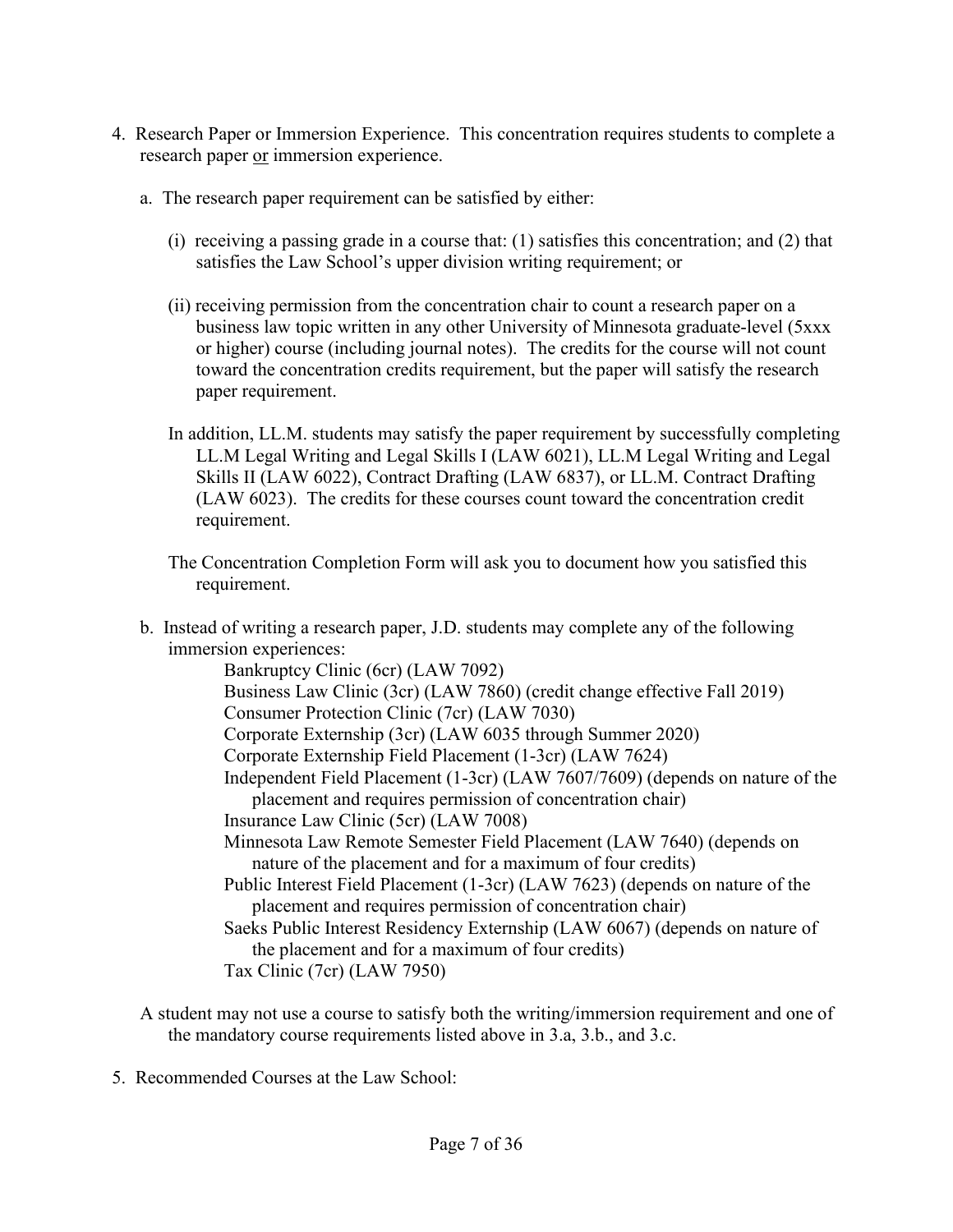The Business Law Concentration seminar (1cr) (LAW 6922) is not required, but is recommended for 2L students interested in the Business Law Concentration as a way to explore various career and curricular options within business law.

Other recommended courses, in addition to all those listed above, that help satisfy the total credit requirement for the Concentration:

Advanced Administrative Law (3cr) (LAW 6650) Advanced LLC's and Partnerships (3cr) (LAW 6049) (previously Unincorporated Business Associations) Advanced Real Estate Transactions (3cr) (LAW 6844) Antitrust (3cr) (LAW 6207) Business and Human Rights (2cr) (LAW 6637) Building Effective Legal Arguments in Litigation (2cr) (LAW 6924) Cannabis Law & Policy: Past, Present and Future (2cr) (LAW 6902) (Fall 2021 or later) Comparative Business Regulation (2cr) (LAW 6927) Comparative Laws (2cr) (LAW 6881) Comparative Theories of Ownership (2cr) (LAW 6849) Complex and Cross-Cultural Negotiations (2cr) (LAW 6626) Construction Law (2cr) (LAW 6113) Consumer Protection Law (3cr) (LAW 6642) Contracts (4cr) (LAW 6001) (counts for LL.M students only) Cooperatives and Collective Entrepreneurship (2cr) (LAW 6807) Corporate Counsel (2cr) (LAW 6830) Corporate Finance (3cr) LAW 6054) Employee Benefits (3cr) (LAW 6244) Energy Law (3cr) (LAW 6062) Estate Planning (3cr) (LAW 6151) European Union Business Law (3cr) (LAW 6647) Federal Reserve System – Legal and Policy Perspectives (2cr) (LAW 6923) Federal Tax Procedure (2cr) (LAW 6106) Financial Crises and Scandals and How to Minimize Them (LAW 6843) Financial Regulation (3cr) (LAW 6061) Food and Drug Law (3cr) (LAW 6402) Information Governance (2cr) (LAW 6705) Insurance (3cr) (LAW 6214) Integrative Leadership (3cr) (LAW 6623/MGMT 6402) International Bankruptcy (LAW 6898) International Business Operation and Negotiation (3cr) (LAW 6622) International Business Transactions (3cr) (LAW 6601) International Contracts (2cr) (LAW 6800) International Tax (3cr) (LAW 6627) International Trade (3cr) (LAW 6619) Investment Banking (2cr) (LAW 6823) Investment Management Law (2cr) (LAW 6041) Labor and Antitrust in the Gig Economy and Beyond (2cr) (LAW 6825) LL.M. Small Business Practicum (for LL.M. students ONLY) (2cr) (LAW 6038) Law & Economics Workshop (2cr) (LAW 6865)

Page 8 of 36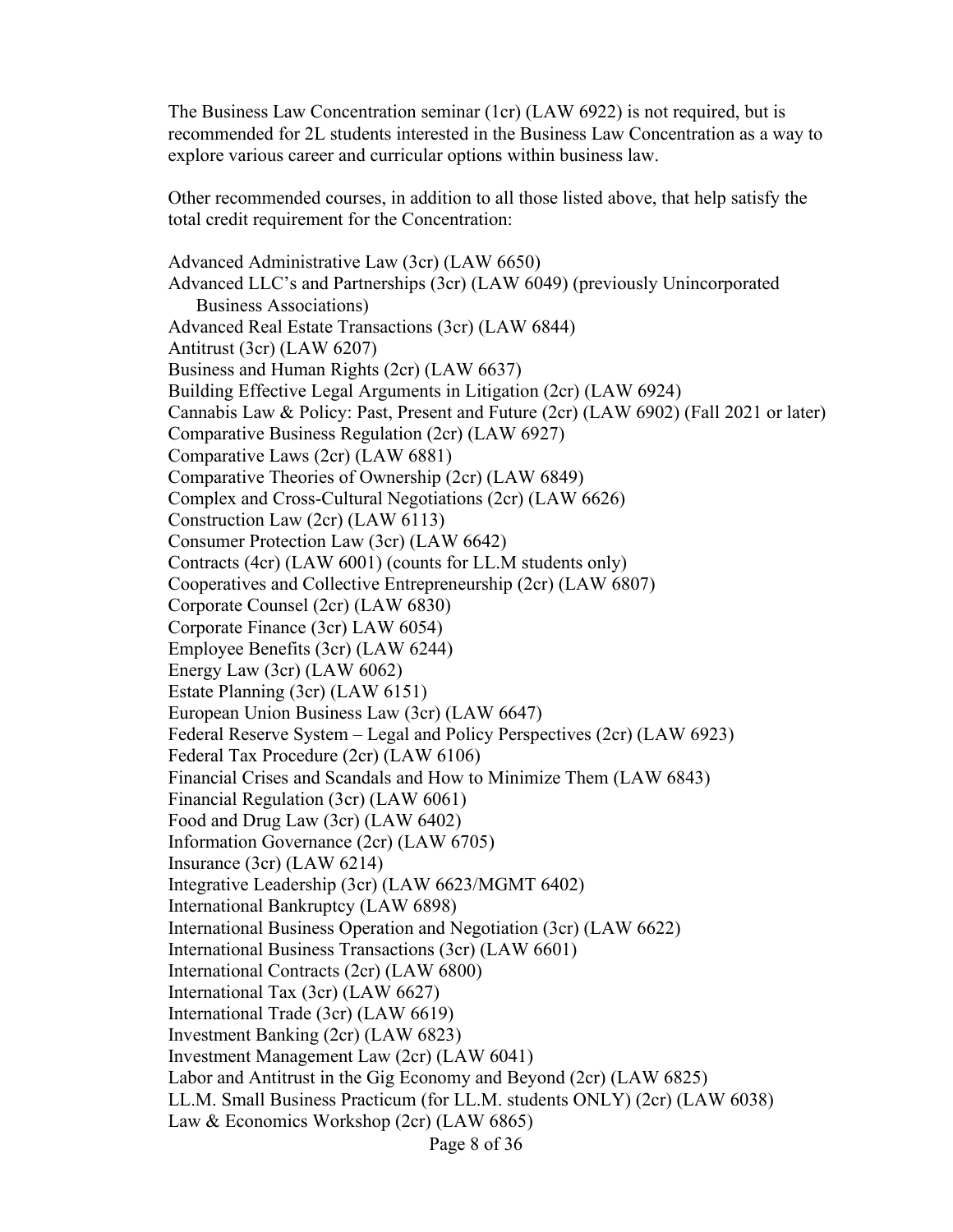Law Firm Practice & Management (2cr) (LAW 6912) Nonprofit Law (2cr) (LAW 6873) Pandemic: Overview and Exploration of Private Law Issues (2cr) (LAW 6852) Practical Estate Planning (2cr) (LAW 6817) Principles of Corporate Governance (2cr) (LAW 6858) Products Liability (2cr) (LAW 6227) Professional Responsibility – Business (3cr) (LAW 6662) Racketeering and the RICO Act: Criminal and Civil Liability (2cr) (LAW 6814) Real Estate Transactions (3cr) (LAW 6213) Risk and Compliance: Theory and Practice (2cr) (LAW 6803) Sales (3cr) (LAW 6052) Securities Litigation (3cr) (LAW 6217) Social Enterprises (2cr) (LAW 6929) Special Topics in Administrative Law (3cr) (LAW 6651) (paper may count with permission)U. S.-China Trade War (2cr) (LAW 6847) U. S. Economic Sanctions and Export Controls (2cr) (LAW 6703) White Collar/Corporate Crime (2cr) (LAW 6818)

6. Eligible Graduate Level Courses (5000-8000) in Other University Departments:

The accounting courses listed in 3(b), and:

Advanced Corporate Finance Analysis and Decisions (4cr) (FINA 6242) Advanced Managerial Accounting (2cr) (ACCT 6335) Advanced Topics in Fixed Income and Derivatives (2cr) (FINA 6529) Compensation and Benefits (4cr) (HRIR 6501) Compensation Theory and Applications (2cr) (HRIR 6502) Control and Incentives (4cr) (ACCT 6201) Corporate Finance Analysis and Decisions (4cr) (FINA 6241) Corporate Strategy (4cr) (MGMT 6085) Employer-Sponsored Employee Benefit Programs (2cr) (HRIR 6503) Executive Compensation (2cr) (HRIR 6504) Financial Information Systems and Technology (2cr) (IDSC 6421) Financial Management of Depository Institutions (2cr) (FINA 6122) Industry Analysis and Competitive Strategy (4cr) (MGMT 6031) Information Technology Management (2cr) (IDSC 6040) International Strategy and Organization (2cr) (MGMT 6040) Introduction to Derivatives and Financial Risk Management (2cr) (FINA 6522) Knowledge Management (2cr) (IDSC 6471) Managerial Decision Making (2cr) (IDSC 6481) Managing the Global Corporate Tax Rate (2cr) (ACCT 6075) Mergers and Acquisitions (2cr) (FINA 6222) Mergers and Acquisitions (2cr) (FINA 6422) Securitization Markets (2cr) (FINA 6324) The International Environment of Business (4cr) (MGMT 6305)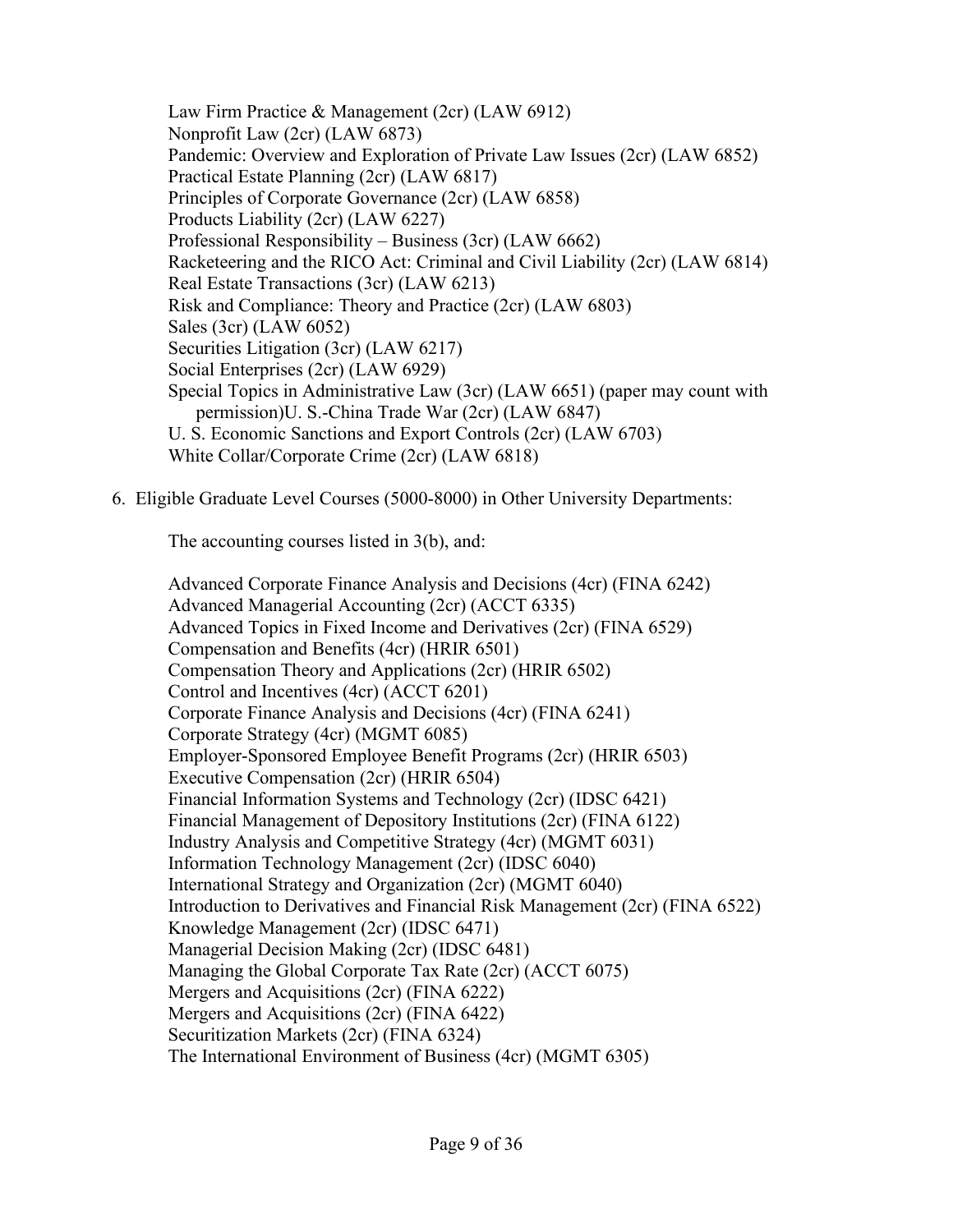7. Core faculty for this Concentration are listed below. Faculty may be added (e.g., upon joining this University) or removed (e.g., if the faculty member's teaching interests move away from the subject matter of this Concentration) at the discretion of the Faculty Chair.

Edward Adams Emily Buchholz Ann Burkhart Jonathan Choi Carol Chomsky Tom Cotter Prentiss Cox Oren Gross Kristin Hickman Claire Hill Karen Lundquist John Matheson Brett McDonnell William McGeveran Steve Meili Amy B. Monahan Richard W. Painter Daniel Schwarcz Paul Vaaler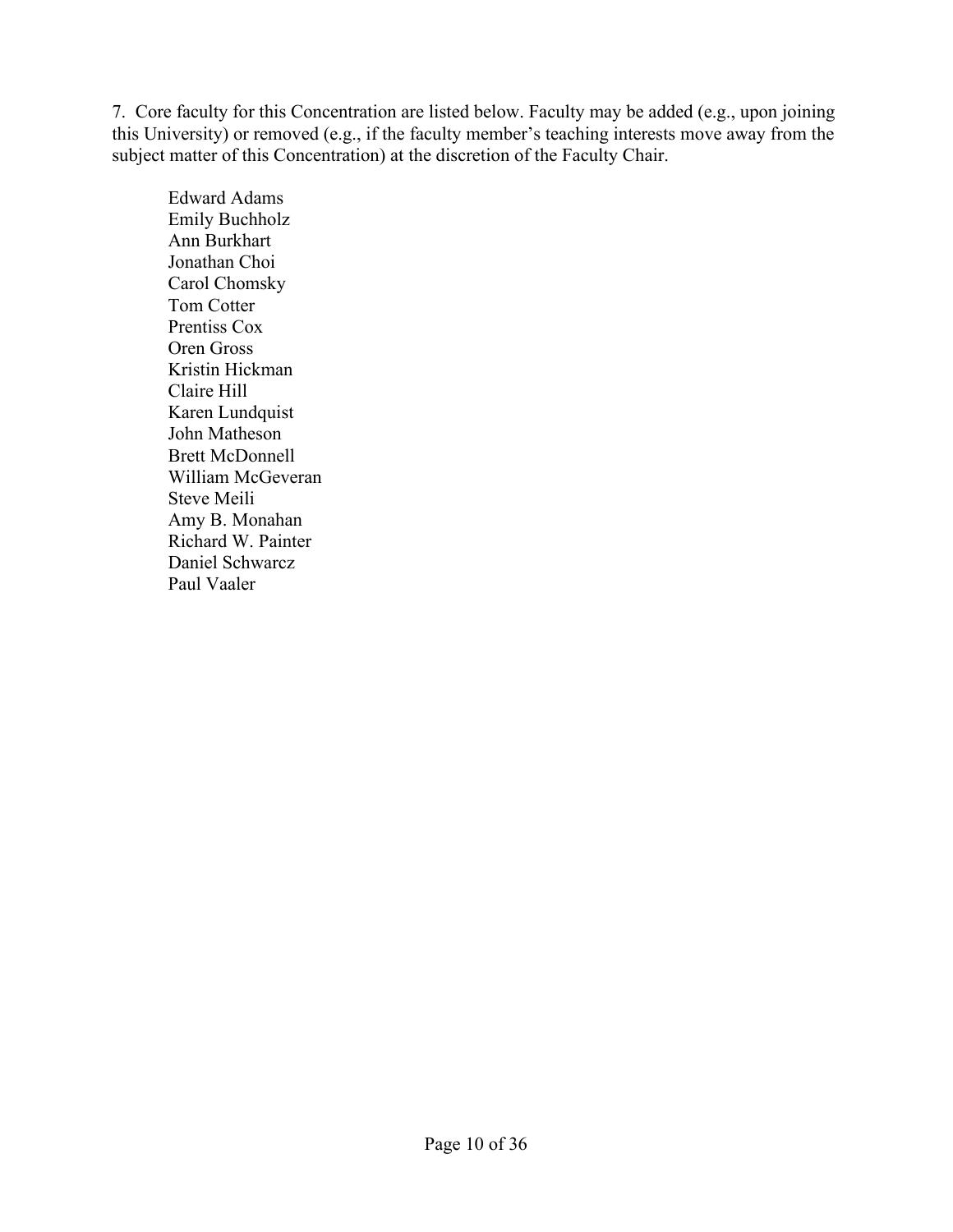#### **Appendix: Civil Litigation**

- <span id="page-11-0"></span>1. Faculty Chair: Mitchell E. Zamoff
- 2. Number of Required Credits in Approved Courses: For J.D. candidates: 17 For LL.M candidates: 15
- 3. Mandatory courses:
	- a. Evidence (3cr) (LAW 6219)
	- b. Civil Procedure II (3cr) (LAW 6015 or 6075)

c. Take at least one of the following pretrial skills courses: Alternative Dispute Resolution (ADR) (2cr) (LAW 6833) Civil Litigation: Case Development and Discovery (2cr Fall 2019 and earlier; 3cr Spring 2020 and later) (LAW 6115) Depositions (2cr) (LAW 6247) E-Discovery (2cr) (LAW 6714)

d. Trial Practice (3cr) (LAW 6618) (J.D. only) or LL.M. Trial Practice (3 cr) (LAW 6024) (LL.M. only)

- e. Civil Procedure (4cr) (LAW 6006) (LL.M only, starting in fall 2018; not required in 2017-18)
- 4. Research Paper or Immersion Experience: This concentration requires students to complete an immersion experience, which is met by the required trial practice course (see 3.d. above). There is no research paper requirement for this concentration.
- 5. Elective courses related to civil litigation:

Appellate Advocacy (2cr) (LAW 6848) Conflict of Laws (3cr) (LAW 6202) Digital Evidence (2cr) (LAW 6876) Evidence Drafting (1cr) (LAW 6249) Federal and State Courts (3cr) (LAW 6120) Federal Jurisdiction (3cr) (LAW 6152) International Commercial Arbitration (2cr) (LAW 6911) Interviewing, Counseling & Negotiating (3cr) (LAW 6245) Judicial Externship (2-3cr) (LAW 6057 through Summer 2020) Judicial Field Placement (2-3cr) (LAW 7628) Litigation Finance (2cr) (LAW 6819) National Security Cases in Federal Court (2cr) (LAW 6711) Practice-Ready Legal Research (2cr) (LAW 6851) Professional Responsibility: Civil Trial Lawyer (3cr) (LAW 6663) Remedies (3cr) (LAW 6200)

Page 11 of 36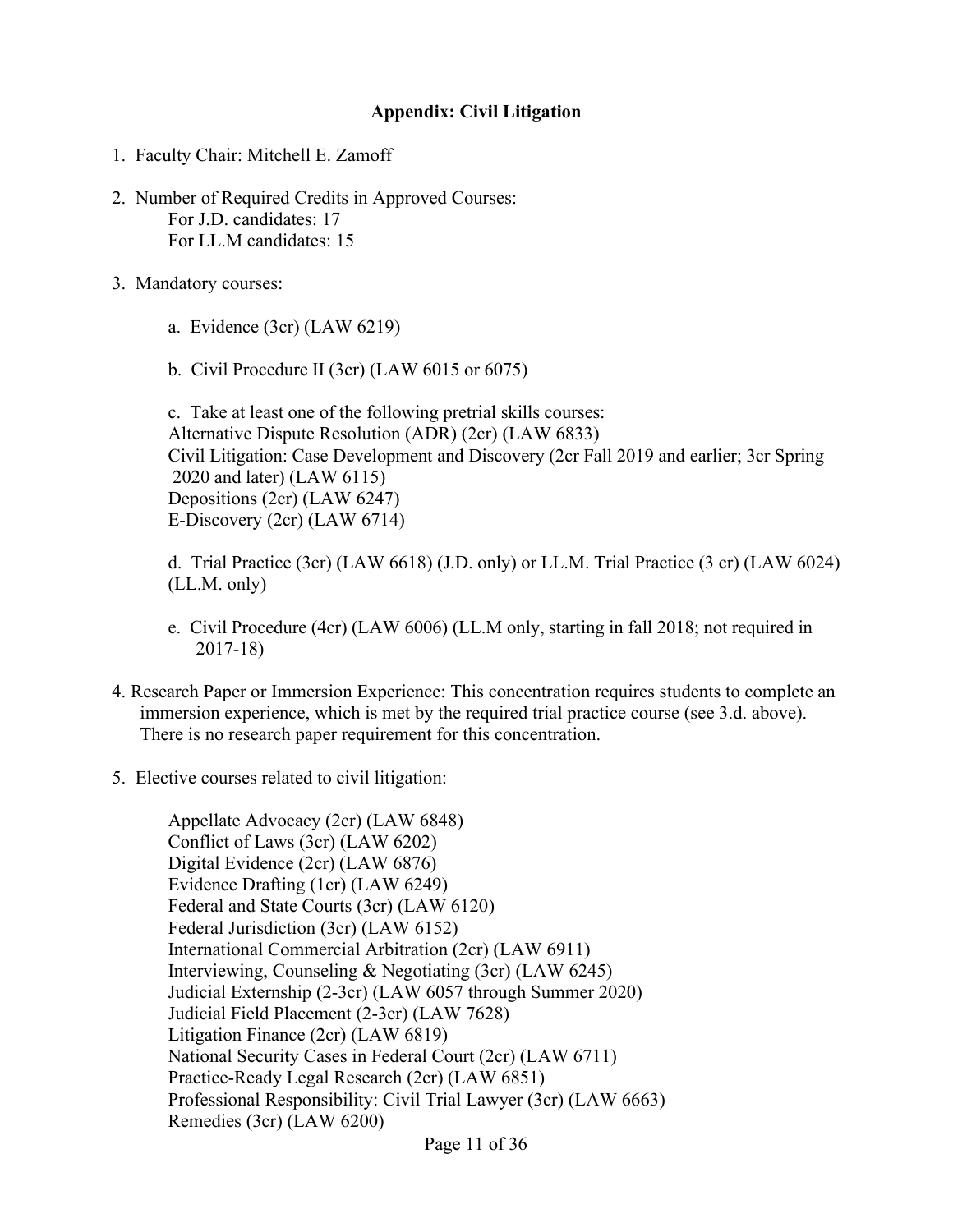Securities Litigation (3cr) (LAW 6217) Visual Advocacy (1cr) (LAW 6871) Winning Patent Litigation (2cr) (LAW 6225)

6. Elective courses providing additional civil litigation immersion experiences:

Advanced Trial Practice (3cr) (LAW 6628)

Field Placements (depends on nature of the placement and requires permission of concentration chair):

Immigration Law Field Placement (1-3cr) (LAW 7621) Independent Field Placement (1-3cr) (LAW 7607/7609) Minnesota Law Remote Semester Field Placement (LAW 7640) (depends on nature of the placement and for a maximum of four credits) Public Interest Field Placement (1-3cr) (LAW 7623) Saeks Public Interest Residency Externship (LAW 6067) (depends on nature of the placement and for a maximum of four credits)

Litigation-based clinics:

Bankruptcy Clinic (3crF/3crS) (LAW 7092) Child Advocacy and Juvenile Justice Clinic (4crF/3crS) (LAW 7675) Civil Rights Enforcement Clinic (3crF/2crS) (LAW 7117) Consumer Protection Clinic (4crF/3crS) (LAW 7030) Detainee Rights Clinic (4crF/3crS) (LAW 7844) Employment Law Clinic (2crF/2crS) (LAW 7015) Family Law Clinic (4crF/3crS) (LAW 7420) Federal Immigration Litigation Clinic (4crF/3crS) (LAW 7042) Housing Law Clinic (3cr) (LAW 7246) Immigration and Human Rights Clinic (4crF/3crS) (LAW 7842) Indian Child Welfare Clinic (2crF/2crS) (LAW 7098) Insurance Law Clinic (3crF/2crS) (LAW 7008) Robins Kaplan Civil Practice Clinic (4crF/3crS) (LAW 7000) Ronald M. Mankoff Tax Clinic (3crF/4crS) (LAW 7950)

Moot Courts (credits vary):

ABA Moot Court Competition Team (LAW 7025) Civil Rights/Civil Liberties Moot Court (LAW 7055) Civil Rights Moot Court Competition Team (LAW 7097) Environmental Moot Court (LAW 7035) Environmental Law Moot Court Competition Team (LAW 7037) Indian Law Moot Court (LAW 7105) Intellectual Property Moot Court (LAW 7085) Intellectual Property Moot Court Competition Team (LAW 7086) Intercollegiate Mock Trial Team (2cr) (LAW 7018)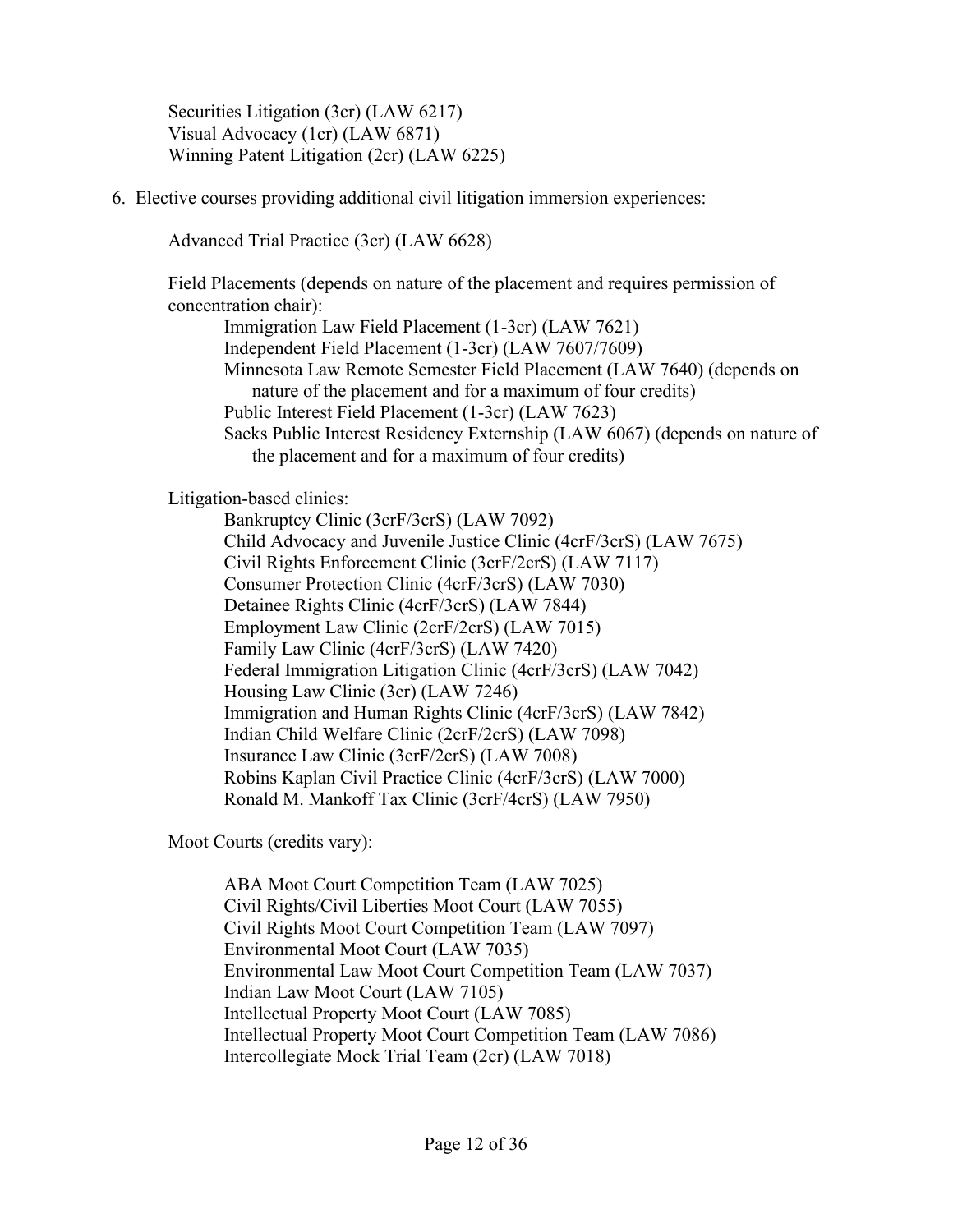International Moot Court (LAW 7075) National Moot Court (LAW 7065) National Moot Court Competition Team (LAW 7068) Philip C. Jessup International Law Moot Court Competition Team (LAW 7078) Thurgood Marshall Competition Team (LAW 7028)

7. Recommended additional courses (but do not count toward concentration credits):

Administrative Law (3cr) (LAW 6606) Advanced Administrative Law (3cr) (LAW 6650) Taxation I (3cr) (LAW 6100) Courses related to substantive areas in which you may want to practice

8. Core faculty for this Concentration are listed below.

Stephen Befort (emeritus) Benjamin Casper Sanchez Linus Chan Brad Clary (emeritus) Prentiss Cox Allan Erbsen Jennifer Green Alexandra Klass William McGeveran Perry Moriearty Steve Meili Jean Sanderson Christopher Soper Mitchell E. Zamoff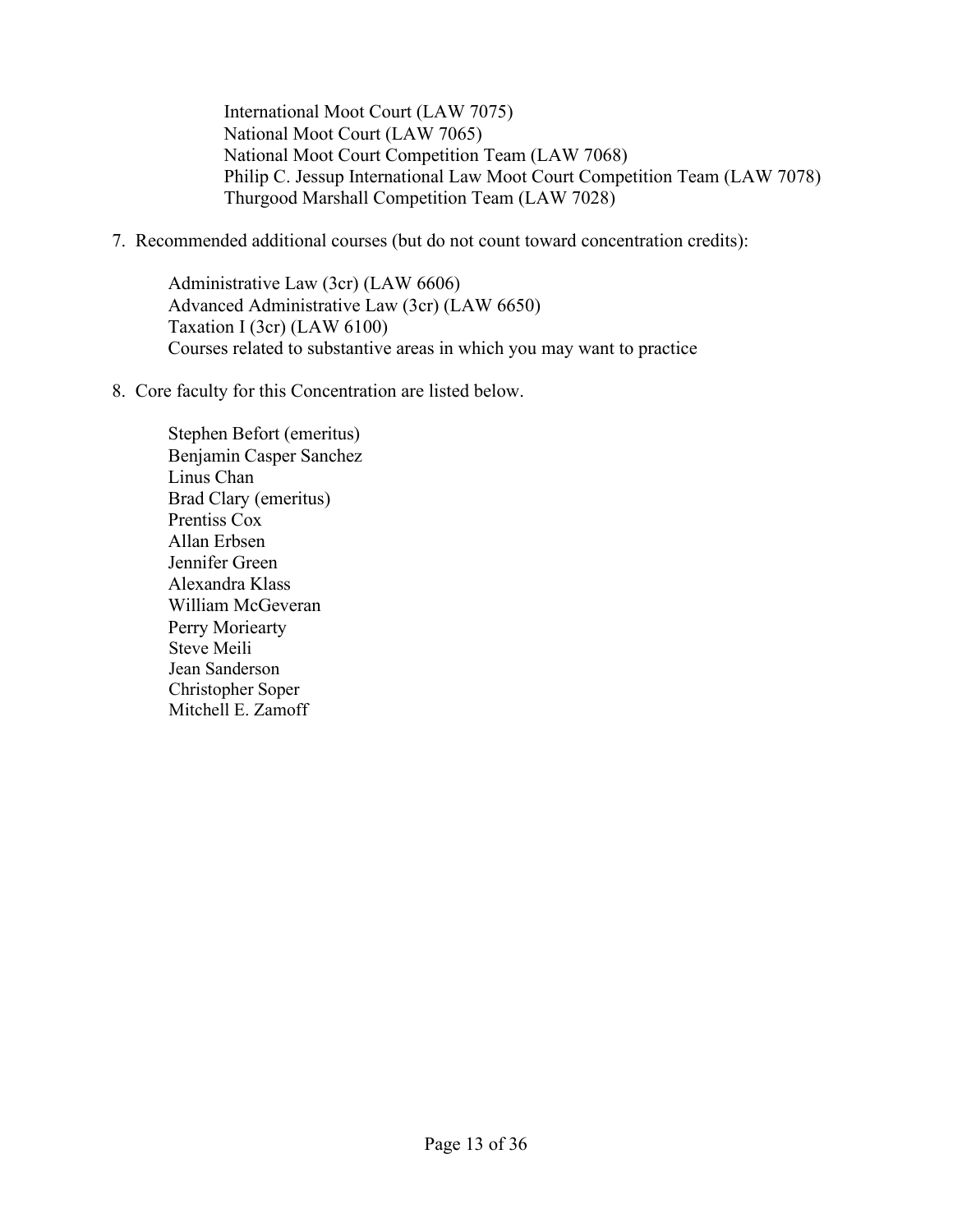# **Appendix: Criminal Justice**

- <span id="page-14-0"></span>1. Faculty Chair: Kevin Reitz
- 2. Number of Required Credits in Approved Courses: 15
- 3. Mandatory Course:

Criminal Procedure: Adjudication (3cr) (LAW 6229)(required for students entering Fall 2019 or later)

Criminal Procedure: Investigation (3cr) (LAW 6085)

Criminal Law (3cr) (LAW 6009) (this course is mandatory for LL.M students; it does not count toward the concentration for JD students graduating after Spring 2018)

Note: Students who plan to work as prosecutors or defense lawyers are also strongly encouraged to take Evidence (3cr) (LAW 6219), and Trial Practice (3cr) (LAW 6618) (LLM students can take LAW 6024 LLM Trial Practice), as well as Criminal Procedure: Adjudication (3cr) (LAW 6229) which is required for students entering Fall 2019 and later.

4. Research Paper or Immersion Experience: This concentration requires students to complete a research paper or immersion experience

Instead of writing the required research paper, J.D. students may complete any of the following immersion experiences: Child Advocacy and Juvenile Justice Clinic (7cr) (LAW 7675) Clemency Project Clinic (3cr) (LAW 7850) (prior to Fall 2021, LAW 6855) Criminal Defense Clinic (4cr) (LAW 7500) Criminal Prosecution Clinic (3cr) (LAW 7550) Detainee Rights Clinic (7cr) (LAW 7844) Federal Defense Clinic (3cr) (LAW 7572) Independent Field Placement (1-3cr) (LAW 7607/7609) (depends on nature of the placement and requires permission of concentration chair) Innocence Clinic (6cr) (LAW 7010) Minnesota Law Remote Semester Field Placement (LAW 7640) (depends on nature of the placement and for a maximum of four credits) Public Interest Field Placement (1-3cr) (LAW 7623) (depends on nature of the placement and requires permission of concentration chair) Saeks Public Interest Residency Externship (LAW 6067) (depends on nature of the placement and for a maximum of four credits)

5. Recommended Courses at the Law School:

Abolition and the Carceral State (3cr) (LAW 6909) Comparative Criminal Procedure (2 or 3cr) (LAW 6892) Criminal Punishment (3cr) (LAW 6850) Cybercrime and Cybersecurity (2cr) (LAW 6832) (if taken Spring 2018 or later) Cybersecurity Law and Policy (3cr) (LAW 6638) Death Penalty (2cr) (LAW 6801) Evidence (3cr) (LAW 6219)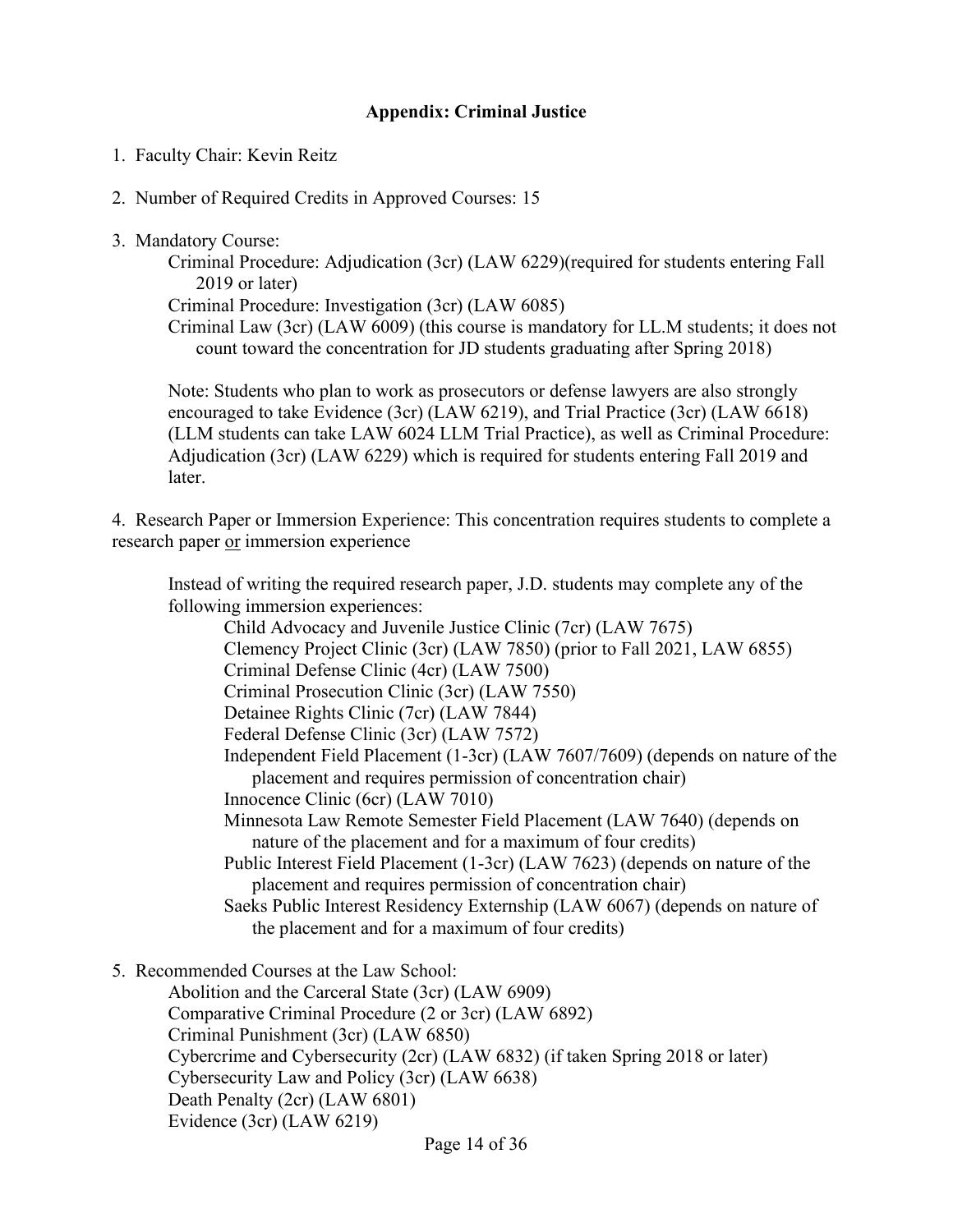Federal Habeas Corpus (2cr) (LAW 6834) George Floyd's Minneapolis: Past, Present, and Moving Forward (1cr) (LAW 6869) Human Trafficking (2cr) (LAW 6046) Immigration and Criminal Law (2cr) (LAW 6718) Independent Research and Writing (1-3cr) (LAW 7606/7608) (depends on project and requires permission of the concentration chair) International Criminal Law (3cr) (LAW 6648) Juvenile Justice (3cr) (LAW 6226) Law and Neuroscience (3cr) (LAW 6063) National Security Cases in Federal Court (2cr) (LAW 6711) Overturning Criminal Convictions: Post-conviction Relief Policy, Law and Practice (2cr) (LAW 6810) Philosophy of Punishment (3cr) (LAW 6846) Professional Responsibility--Criminal Law Ethics (3cr) (LAW 6664) Race and the Law: Systems, Structures, and Solutions (2cr) (LAW 6915) Racketeering and the RICO Act: Criminal and Civil Liability (2cr) (LAW 6814) Sentencing Advocacy (2cr) (LAW 6868) Trial Practice (3cr) (LAW 6618) (LLM students can take LAW 6024 LLM Trial Practice) White Collar/Corporate Crime (2cr) (LAW 6818) Wrongful Convictions (2cr) (LAW 6025)

6. Eligible Graduate Level Courses (5000-8000) in Other University Departments: Criminology (3cr) (SOC 8111) Law, Society, and the Mental Health System (3cr) (SOC 8148) Sociology of Law (3cr) (SOC 8101) Topics in Law, Crime, and Deviance (3cr) (SOC 8190)

7. Core faculty for this Concentration are listed below. Faculty may be added (e.g., upon joining this University) or removed (e.g., if the faculty member's teaching interests move away from the subject matter of this Concentration) at the discretion of the Faculty Chair.

Susanna Blumenthal Linus Chan Richard Frase (emeritus) Neha Jain Perry Moriearty JaneAnne Murray Maria Ponomarenko Kevin Reitz Alan Rozenshtein Francis Shen Michael Tonry (emeritus) Sarah Holtman (Affiliated: Philosophy) Joshua Page (Affiliated: Sociology) Joachim Savelsberg (Affiliated: Sociology) Christopher Uggen (Affiliated: Sociology)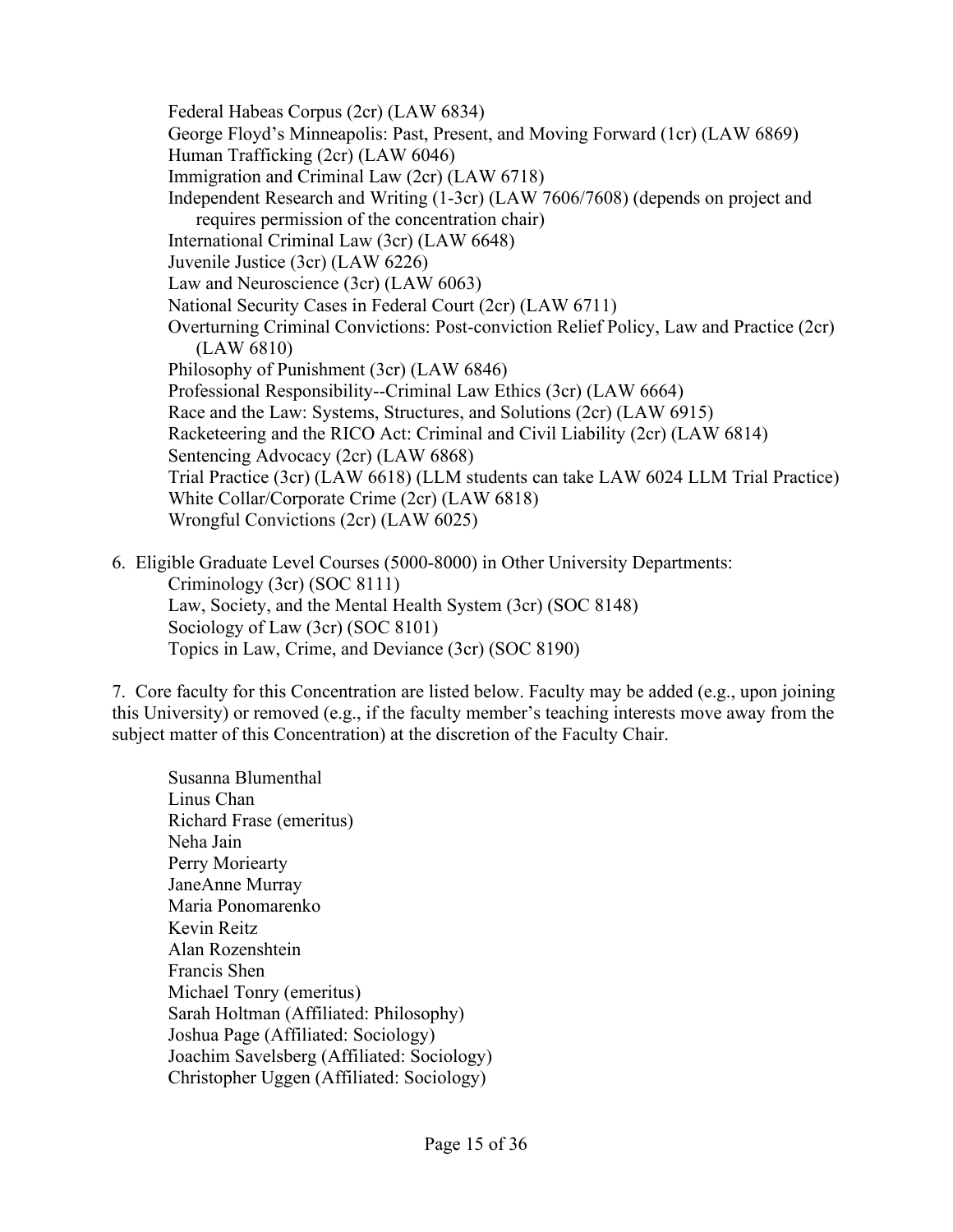#### **Appendix: Environmental and Energy Law**

- <span id="page-16-0"></span>1. Faculty Chair: Alexandra B. Klass
- 2. Number of Required Credits in Approved Courses: For J.D. candidates: 15 For LL.M candidates: 12
- 3. Mandatory Courses:
	- a. All three of the following courses: Advanced Administrative Law (3 cr) (LAW 6650) (J.D. only), or Legislation and Regulation (3 cr) (LAW 6078) (LL.M. only) Energy Law (3cr) (LAW 6062) Environmental Law (3cr) (LAW 6215)
	- b. At least two (for J.D. students) or one (for LL.M students) of the following courses: Advanced Environmental Law (2 cr) (LAW 6885) Agriculture and the Environment (2cr) (LAW 6709) Energy and Utility Law (2cr) (LAW 6901) (effective fall 2019) Environmental and Energy Law Clinic (6cr) (LAW 7012) Food and Drug Law (3cr) (LAW 6402) International Environmental Law (2cr) (LAW 6400) Public Lands and Natural Resources (3cr) (LAW 6234) Real Estate Transactions (3cr) (LAW 6213) (if taken Fall 2018 or earlier) Water Law (3cr) (LAW 6126)

4. Research Paper or Immersion Experience: This concentration requires students to complete a research paper or immersion experience.

- a. The research paper requirement can be satisfied by receiving a passing grade in a course that satisfies this concentration and satisfies the Law School's upper division writing requirement, including Independent Research and Writing (LAW 7606).
- b. Instead of writing a research paper, J.D. students may enroll in any one of the following immersion experience Law School courses: -Clinic:

Environmental and Energy Law Clinic (6cr) (LAW 7012)

-Field Placements:

- Independent Field Placement (1-3cr) (LAW 7607/7609) (depends on nature of the placement and requires permission of concentration chair)
- Minnesota Law Remote Semester Field Placement (LAW 7640) (depends on nature of the placement and for a maximum of four credits)
- Public Interest Field Placement (1-3cr) (LAW 7623) (depends on nature of the placement and requires permission of concentration chair)

Saeks Public Interest Residency Externship (LAW 6067) (depends on nature of the placement and for a maximum of four credits)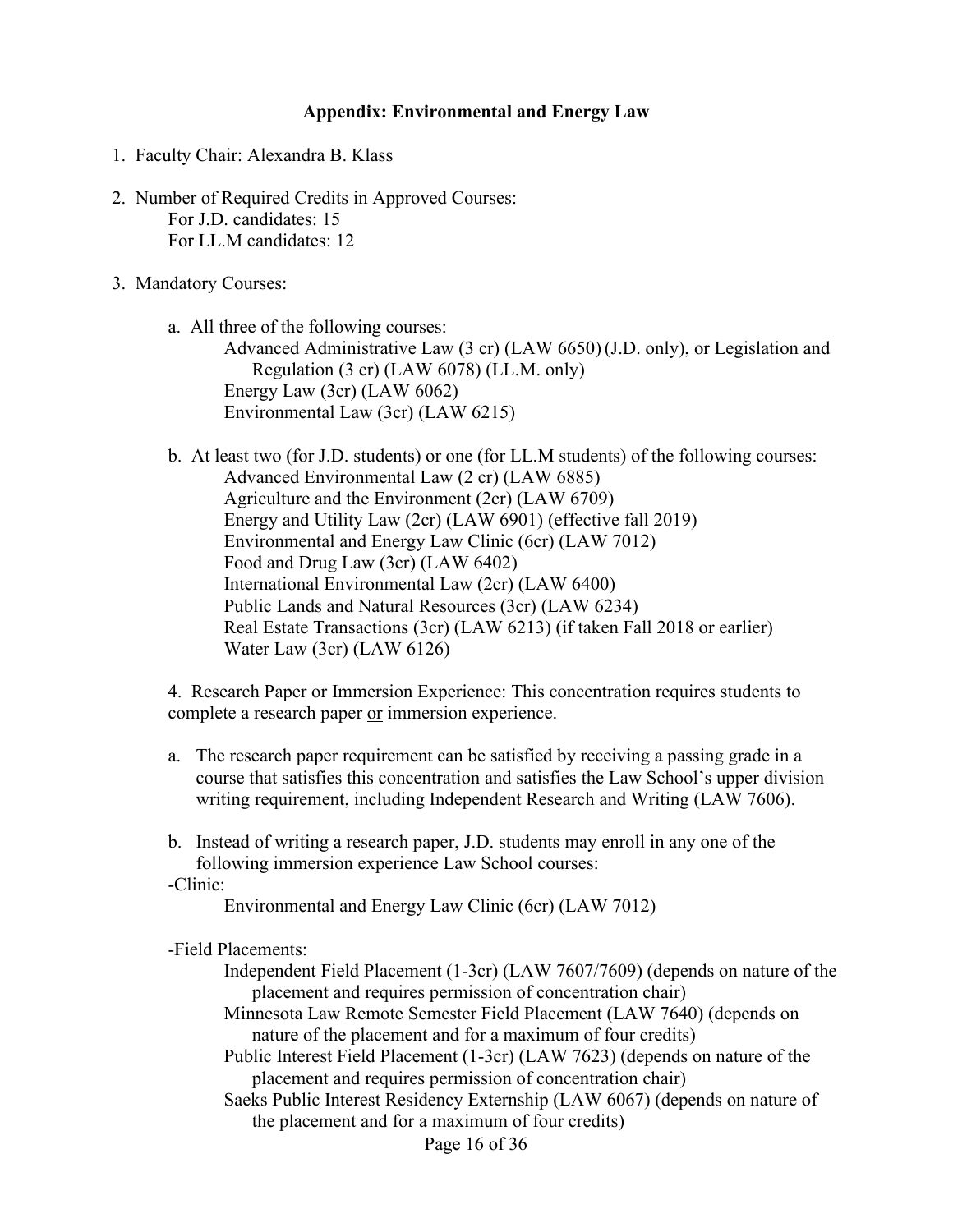-Moot Courts (credits vary): Environmental Moot Court (LAW 7035) Environmental Law Moot Court Competition Team (LAW 7037) (last offered Fall 2018) Moot Court Competition Team (LAW 7048) (topic dependent)

5. Other recommended Courses at the Law School: All courses listed above, and the following: Emerging Science and Technology (3cr) (LAW 6037) Indian Law (3cr) (LAW 6236)

Land Use Planning (3cr) (LAW 6201)

Law of the Sea (2cr) (LAW 6027)

Real Estate Transactions (3cr) (LAW 6213) (effective Fall 2019)

- Smart Growth (3cr) (LAW 6031)
- Special Topics in Administrative Law (3cr) (LAW 6651) (paper may count with permission)

#### 6. Eligible Graduate Level Courses (5000-8000) in Other University Departments: -Applied Economics:

Economics of Natural Resource and Environmental Policy (3cr) (APEC 5651) Economics of Science and Technology Policy (3cr) (APEC 5721)

- U.S. Agricultural and Environmental Policy (3cr) (APEC 5711)
- -Environmental Science, Policy and Management
	- Environmental Conflict Management, Leadership, and Planning (3cr) (ESPM 5202)
	- Sustainable Land Use Planning and Policy (3cr) (ESPM 5245)

Water Quality and Natural Resources (3cr) (ESPM 5061)

# -Geography:

Geography of Environmental Systems and Global Change (4cr) (GEOG 5401) Rural Landscapes and Environments (4cr) (GEOG 5393) -Public Affairs:

Climate Change Policy (3cr) (PA 5724)

Science, Technology & Environmental Policy (3cr) (PA 5711)

-Public Health:

Environmental and Occupational Health Policy (2cr) (PUBH 6105)

7. Faculty teaching and advising students in this Concentration are listed below. Faculty may be added (e.g., upon joining this University) or removed (e.g., if the faculty member's teaching interests move away from the subject matter of this Concentration) at the discretion of the Faculty Chair.

Ann Burkhart Gabriel Chan (Affiliate; Humphrey School of Public Affairs) Kristin Hickman Brad Karkkainen Alexandra B. Klass Fred Morrison (emeritus) Christopher Roberts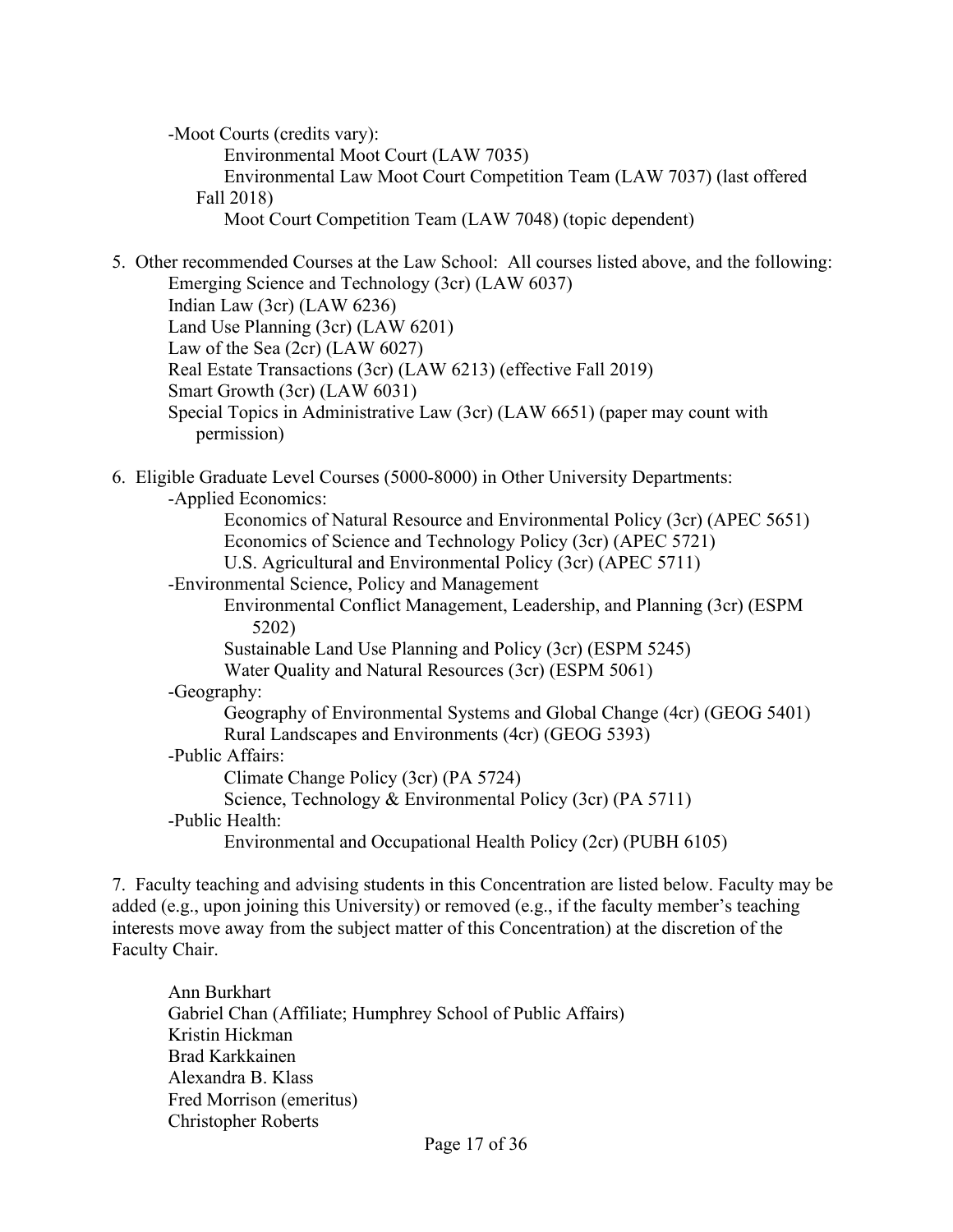Jean Coleman (Adjunct) Pete Farrell (Adjunct) Edward Garvey (Adjunct) Rachel Kitze Collins (Adjunct) Elise Larson (Adjunct) Charlie Nauen (Adjunct) Emily Polacheck (Adjunct) Mark Ten Eyck (Adjunct) David Zoll (Adjunct)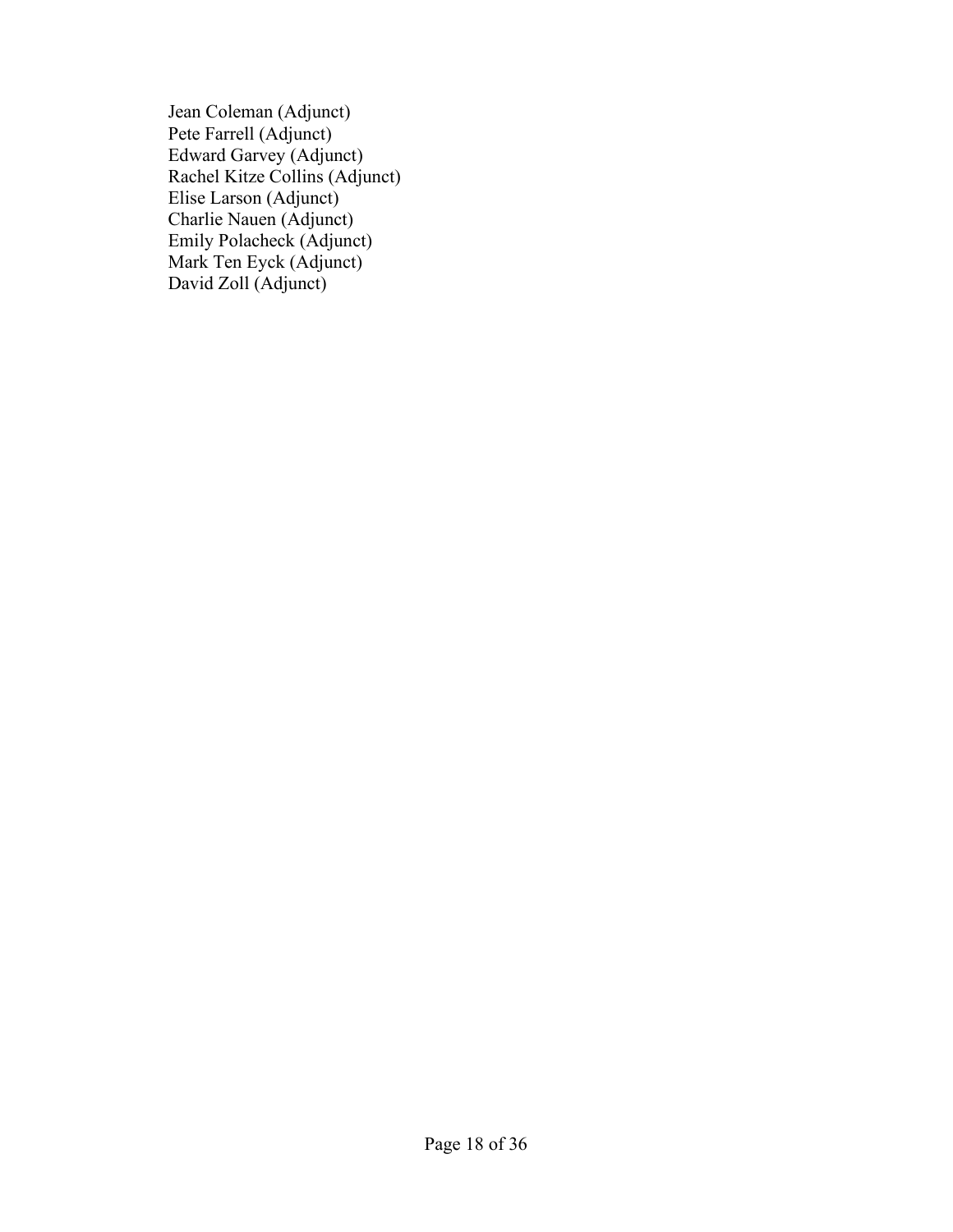#### **Appendix: Family Law**

- <span id="page-19-0"></span>1. Faculty Chair: June Carbone
- 2. Number of Required Credits in Approved Courses: 15
- 3. Mandatory Courses:
	- A. Family Law (3cr) (LAW 6604)
	- B. Research Paper or Immersion Experience: This concentration requires students to complete a research paper and an immersion experience.

i. At least one of the following immersion experiences (J.D. only; not required for LL.M students):

Child Advocacy and Juvenile Justice Clinic (7cr) (LAW 7675) Community Mediation Clinic (6cr) (LAW 7040) Family Law Clinic (7cr) (LAW 7420) Family Law Capstone (3cr) (LAW 6413) Indian Child Welfare Clinic (4cr) (LAW 7098) Independent Field Placement (1-3cr) (LAW 7607/7609) (depends on nature of the placement and requires permission of concentration chair) Minnesota Law Remote Semester Field Placement (LAW 7640) (depends on nature of the placement and for a maximum of four credits) Public Interest Field Placement (1-3cr) (LAW 7623) (depends on nature of the placement and requires permission of concentration chair) Saeks Public Interest Residency Externship (LAW 6067) (depends on nature of

the placement and for a maximum of four credits)

ii. At least one of the following writing experiences:

Journal note on a family law topic with approval of concentration chair (2cr) Independent Research and Writing on a family law topic with approval of concentration chair (1-3cr) (LAW 7606/7608)

- A substantial written project on family law in any UMN course (other than those listed in sections 3.A and 3.B above), with approval of the concentration chair. The paper will satisfy this requirement even if the course credits do not count toward the concentration.
- 4. Recommended Courses at the Law School:

All of the courses listed above

Student Director Positions in any of the clinic courses listed above (maximum of 2 credits may count toward the concentration)

Page 19 of 36 Advanced Administrative Law (3cr) (LAW 6650) Alternative Dispute Resolution (2cr) (LAW 6833) Education Law and Policy (3cr) (LAW 6159) Employment and Family-Based Immigration Law (2cr) (LAW 6845)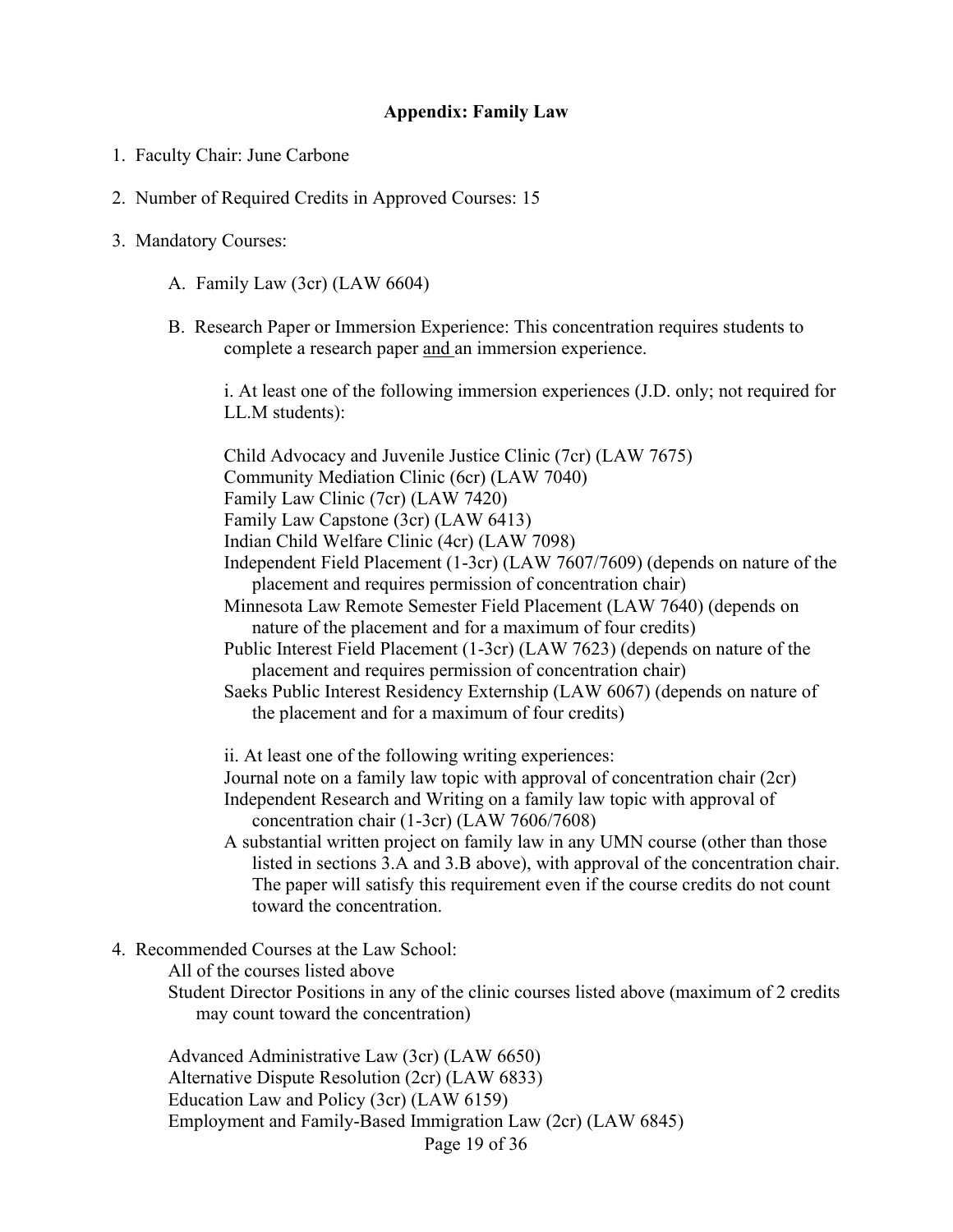Estate Planning (3cr) (LAW 6151) Genetics and Assisted Reproduction: Law and Ethics (2cr) (LAW 6824) Interviewing, Counseling & Negotiating (3cr) (LAW 6245) Juvenile Justice (3cr) (LAW 6226) Poverty Law I (3cr) (LAW 6220) Poverty Law II (3cr) (LAW 6223) Practical Estate Planning (2cr) (LAW 6817) Reproductive Rights (3cr) (LAW 6036) Special Topics in Administrative Law (3cr) (LAW 6651) (paper may count with permission) Wills and Trusts (4cr) (LAW 6153)

5. Recommended Courses that Do Not Count Toward the Concentration:

Students who plan to litigate should take courses such as Evidence and Trial Practice. The Law School allows students to complete two concentrations, so students might consider completing the requirements for both Family Law and Civil Litigation.

Other courses that might be helpful include:

Bankruptcy: Power, Process, and Procedure (3cr) (LAW 6107) Business Associations/Corporations (4cr) (LAW 6051) Community Legal Partnership for Health Clinic (5cr) (LAW 7750) Employment Discrimination (3cr) (LAW 6631) Essentials of Business for Lawyers (3cr) (LAW 6016/6076) Human Trafficking (2cr) (LAW 6046) Immigration Law (3cr) (LAW 6872) Indian Law (3cr) (LAW 6236) Insurance (3cr) (LAW 6214) Remedies (3cr) (LAW 6200) Ronald M. Mankoff Tax Clinic (7cr) (LAW 7950) Sex Discrimination (2cr) (LAW 6866) Taxation I (3cr) (LAW 6100) Transitional Justice (2cr) (LAW 6893) Women's International Human Rights (2cr) (LAW 6827)

6. Core faculty for this Concentration are listed below. Faculty may be added (e.g., upon joining this University) or removed (e.g., if the faculty member's teaching interests move away from the subject matter of this Concentration) at the discretion of the Faculty Chair.

Brian Bix Susanna Blumenthal Gary Debele (Adjunct) Jill Hasday Perry Moriearty Fionnuala Ní Aoláin Jean Sanderson Robert Stein Judith T. Younger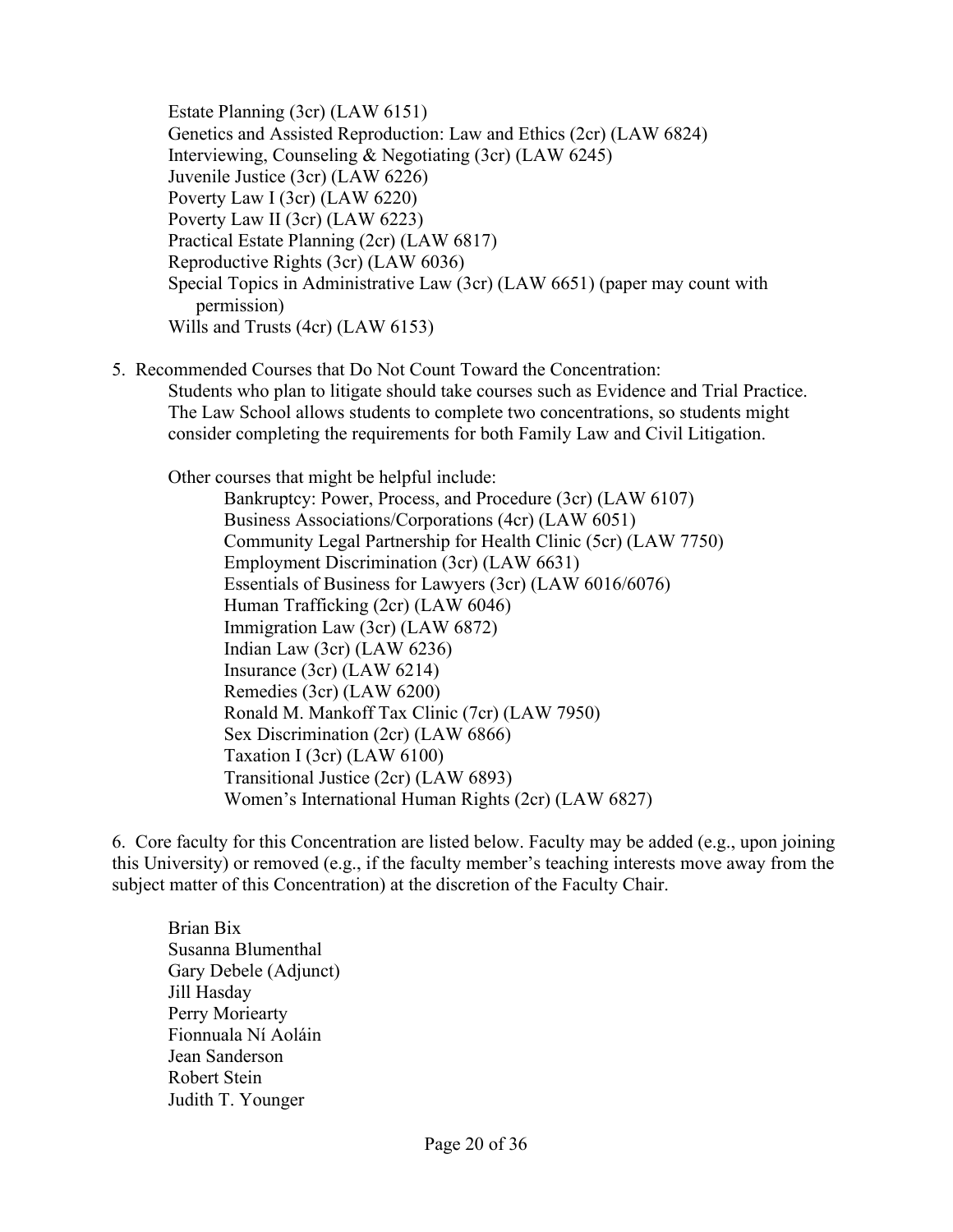#### **Appendix: Health Law and Bioethics**

- <span id="page-21-0"></span>1. Faculty Chair: Susan M. Wolf
- 2. Number of Required Credits in Approved Courses: For J.D. students: 12 For LL.M students: 12 (no more than 2 outside the Law School)
- 3. Mandatory Courses:
	- a. At least one course on the law of health care delivery: Food & Drug Law (3cr) (LAW 6402) Health Care Fraud and Abuse (2cr) (LAW 6919) Health Law (3cr) (LAW 6605)
	- b. At least one introductory bioethics course:

Advanced Topics in Bioethics (1-4cr) (BTHX 8000) [course topic & credits varies; 2 credit minimum to count towards introductory bioethics requirement] Bioethics Proseminar (2cr) (BTHX 5010) Biomedical Ethics (3 cr) (BTHX 5325) Disability Ethics (3cr) (BTHX 5650) Ethical Issues in Pediatrics (2cr) (BTHX 5110) Ethics of Human Subjects Research (3cr) (BTHX 5210) Foundations of Bioethics (3cr) (BTHX 5300) Genetics: Law & Ethics (2cr) (LAW 6824) Introduction to Bioethics in Health Policy (3cr) (BTHX 5400) Introduction to Clinical Ethics (3cr) (BTHX 5100) Law, Biomedicine & Bioethics (3cr) (LAW 6853) Social Context of Health & Illness (3cr) (BTHX 5620) Topics in Bioethics (1-4cr) (BTHX 5000) [course topic & credits varies; 2 credit minimum to count toward introductory bioethics requirement]

4. Research Paper or Immersion Experience: This concentration requires students to complete a research paper. (see requirements, Policy on Concentrations, 10.A.iii.a.)

5. Recommended Courses at the Law School: All of the above courses, and: Advanced Administrative Law (3cr) (LAW 6650) Biotechnology & Patent Law (2cr) (LAW 6949) Community Legal Partnership for Health Clinic (5cr - students may count up to 3cr) (LAW 7750) Cybercrime and Cybersecurity (2cr) (LAW 6832) Cybersecurity Law and Policy (3cr) (LAW 6638) Data Compliance Practicum (1cr) (LAW 6133) Data Privacy Law (3cr) (LAW 6103) Disability Law (formerly Disability in the Workplace) (3cr) (LAW 6625) Emerging Sciences and Technologies: Law, Ethics & Policy (3cr) (LAW 6037/PA 8790/BTHX 8000) Employee Benefits (3cr) (LAW 6244)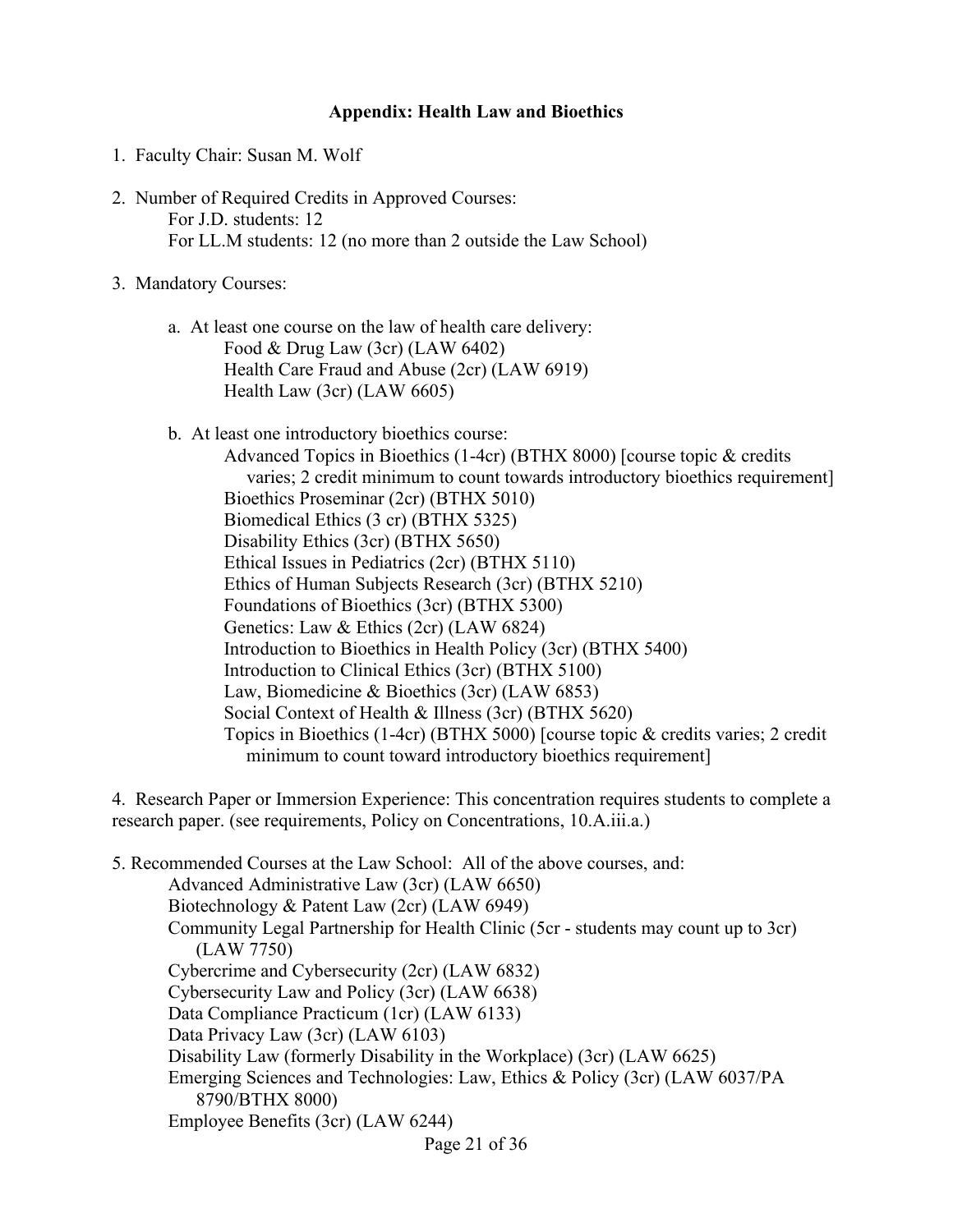Employment Discrimination (3cr) (LAW 6631)

Family Law (3cr) (LAW 6604)

Independent Field Placement (1-3cr) (LAW 7607/7609) (depends on nature of the placement and requires permission of concentration chair)

Independent Research and Writing (1-3cr) (LAW 7606/7608) (depends on project and requires permission of the concentration chair)

Insurance Law (3cr) (LAW 6214)

International Human Rights Law (3cr) (LAW 6886)

Law and Artificial Intelligence (2cr) (LAW 6896)

Law and Neuroscience (2cr) (LAW 6063)

Minnesota Law Remote Semester Field Placement (LAW 7640) (depends on nature of the placement and for a maximum of four credits)

Nonprofit Law (2cr) (LAW 6873)

Public Interest Field Placement (1-3cr) (LAW 7623) (depends on nature of the placement and requires permission of concentration chair)

Reproductive Rights (3cr) (LAW 6036)

Risk and Compliance: Theory and Practice (2cr) (LAW 6803)

Saeks Public Interest Residency Externship (Law 6067) (depends on nature of the placement and for a maximum of four credits)

Sports Concussions and the Law: Neuroscience and Liability (2cr) (LAW 6948) Women's International Human Rights (2cr) (LAW 6827)

6. Eligible Graduate Level Courses (5000-8000) in Other University Departments:

Advanced Topics in Bioethics (1-4cr) (BTHX 8000)

Bioethics, Psychiatry & Psychology (3cr) (BTHX 5540)

Dying in Contemporary Medical Culture (2cr) (BTHX 5120/8120)

Economics of the Health Care System (3cr) (PUBH 6832)

Ethics in Public Health: Professional Practice and Policy (1 cr) (PUBH 6741)

Ethics in Public Health: Research and Policy (1 credit) (PUBH 6742)

Foundations in the History of Modern Medicine (3cr) (HMED 8002)

Gender and the Politics of Health (3cr) (BTHX 5510/8510)

Genetic Counseling Issues (3cr) (BTHX 8114) (effective Fall 2019)

Genetics in Public Health (2cr) (PUBH 6381)

Health and Health Systems (3cr) (PUBH 6556)

Health and Human Rights (3 credits) (PUBH 6801)

Health Economics II (3cr) (PUBH 8821)

Independent Study in Bioethics (1-4cr) (BTHX 5900) [topic dependent]

Legal Considerations in Health Services Organizations (2cr) (PUBH 6596)

Medical Consumerism (3cr) (BTHX 8610)

Pharmaceutical Geographies, Pharmaceutical Economies (3cr) (HMED 8220)

Principles of Health Policy (2cr) (PUBH 6835)

Private Purchasers of Health Care: Roles of Employers & Health Plans in U.S. Health

Care System (2cr) (PUBH 6564/7564)

Public Health Law (2cr) (PUBH 6711)

Seminar on Medical Ethics (3cr) (PHIL 8320)

Social Inequalities in Health (2cr) (PUBH 6055)

Structural Racism and Health Inequities (2cr) (PUBH 6780)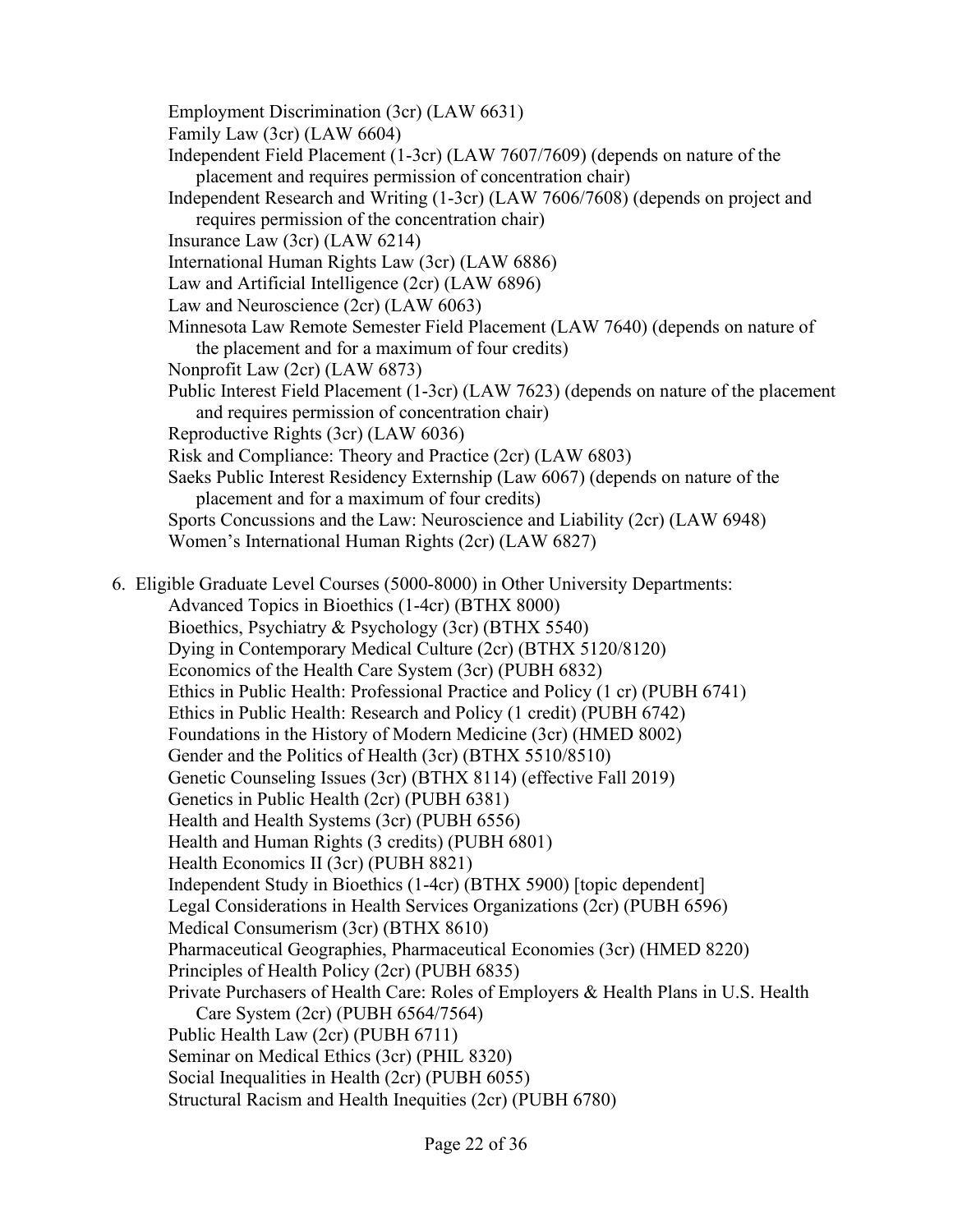7. Core faculty for this Concentration are listed below. Faculty may be added (e.g., upon joining this University) or removed (e.g., if the faculty member's teaching interests move away from the subject matter of this Concentration) at the discretion of the Faculty Chair.

Stephen F. Befort, JD (emeritus) Brian Bix, DPhil, JD (Law; Philosophy) Susanna Blumenthal, PhD, JD June Carbone, JD Ralph Hall, JD (Professor of Practice) Jill Hasday, JD William McGeveran, JD Amy B. Monahan, JD Christopher N.J. Roberts, JD, PhD (Law; Sociology) Daniel Schwarcz, JD Frances Shen, JD, PhD Susan M. Wolf, JD (Law; Medicine; Bioethics) Judith T. Younger, JD, LLD Mitchell E. Zamoff, JD Lynn Blewett, PhD (Public Health) Kathleen Thiede Call, PhD (Public Health) Debra DeBruin, PhD (Bioethics; Medicine; Philosophy) Carl Elliott, MD, PhD (Bioethics; Pediatrics; Philosophy; Journalism) Sarah Gollust, PhD (Public Health) Jennifer L. Gunn, PhD (History of Medicine) Rachel Hardeman, PhD, MPH (Public Health) Sarah Holtman, PhD, JD (Philosophy) Susan D. Jones, PhD, DVM (Ecology, Evolution, and Behavior; History of Science, Technology, & Medicine) Bonnie LeRoy, MS, CGC (Genetic Counseling; Bioethics) Joan Liaschenko, RN, PhD (Bioethics; Nursing) Michelle Mason-Bizri, PhD (Philosophy) Jennifer Needle, MD, MPH (Pediatrics; Bioethics) Michael T. Osterholm, PhD, MPH (Public Health) Edward Ratner, MD (Bioethics; Medicine; Health Informatics) Valerie Tiberius, PhD (Philosophy) Dominique Tobell, PhD (History of Medicine) Leigh Turner, PhD (Bioethics; Public Health; Pharmacy) Beth A. Virnig, PhD, MPH (Public Health; Bioethics) Eileen P. Weber, DNP, JD, BSN, PHN, RN (Nursing; Law; Ethics) Heather Zierhut, PhD (Genetic Counseling)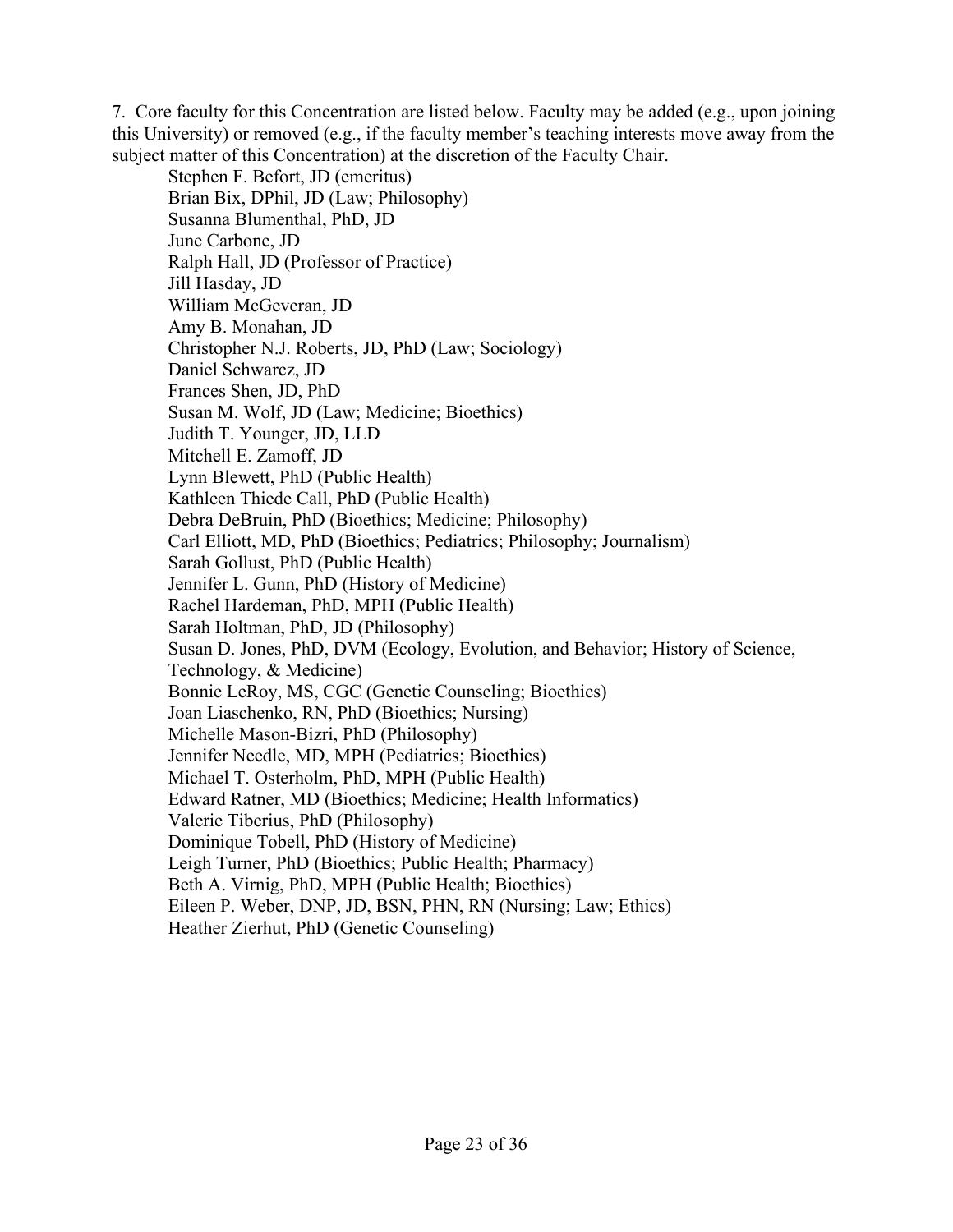# **Appendix: Human Rights**

- <span id="page-24-0"></span>1. Faculty Chair: Christopher Roberts
- 2. Advising Support: Human Rights Center Students are strongly encouraged to meet with the Human Rights Center in the spring of 1L year and each fall to discuss course selection and plans for fulfilling concentration requirements.
- 3. Number of Required Credits in Approved Courses: 12
- 4. Mandatory Courses: At least two of the following:

Human Rights Advocacy (3cr) (LAW 6058) International Criminal Law (3cr) (LAW 6648) International Human Rights Law (3cr) (LAW 6886) International Law (3cr) (LAW 6011/6071) Laws of War (2-3cr) (LAW 6889)

5. Research Paper or Immersion Experience. This concentration requires students to complete a research paper or immersion experience.

- a. The research paper requirement can be satisfied by receiving a passing grade in a course that satisfies this concentration and satisfies the Law School's upper division writing requirement. LL.M. students may satisfy the paper requirement by successfully completing both LL.M Legal Writing and Legal Skills I & II (LAW 6021/6022). The credits for these courses count toward the concentration credit requirement.
- b. Instead of writing a research paper, students may complete any of the following immersion experiences:

Human Rights Law Field Placement (2-3cr) (LAW 7622) [Note: Available for LL.M. students]

Human Rights Litigation and International Legal Advocacy Clinic (7cr) (LAW 7400) (maximum of 4 credits may count towards the concentration credit requirement)

Immigration and Human Rights Clinic (7cr) (LAW 7842) (maximum of 4 credits may count towards the concentration credit requirement)

Immigration Law Field Placement (2-3cr) (LAW 7621) (with approval of concentration chair) [Note: Available for LL.M. students]

Minnesota Law Remote Semester Field Placement (LAW 7640) (depends on nature of the placement and for a maximum of four credits)

Public Interest Field Placement (2-3cr) (LAW 7623) (depends on nature of the placement and requires permission of concentration chair)

Saeks Public Interest Residency Externship (Law 6067) (depends on nature of the placement and for a maximum of four credits)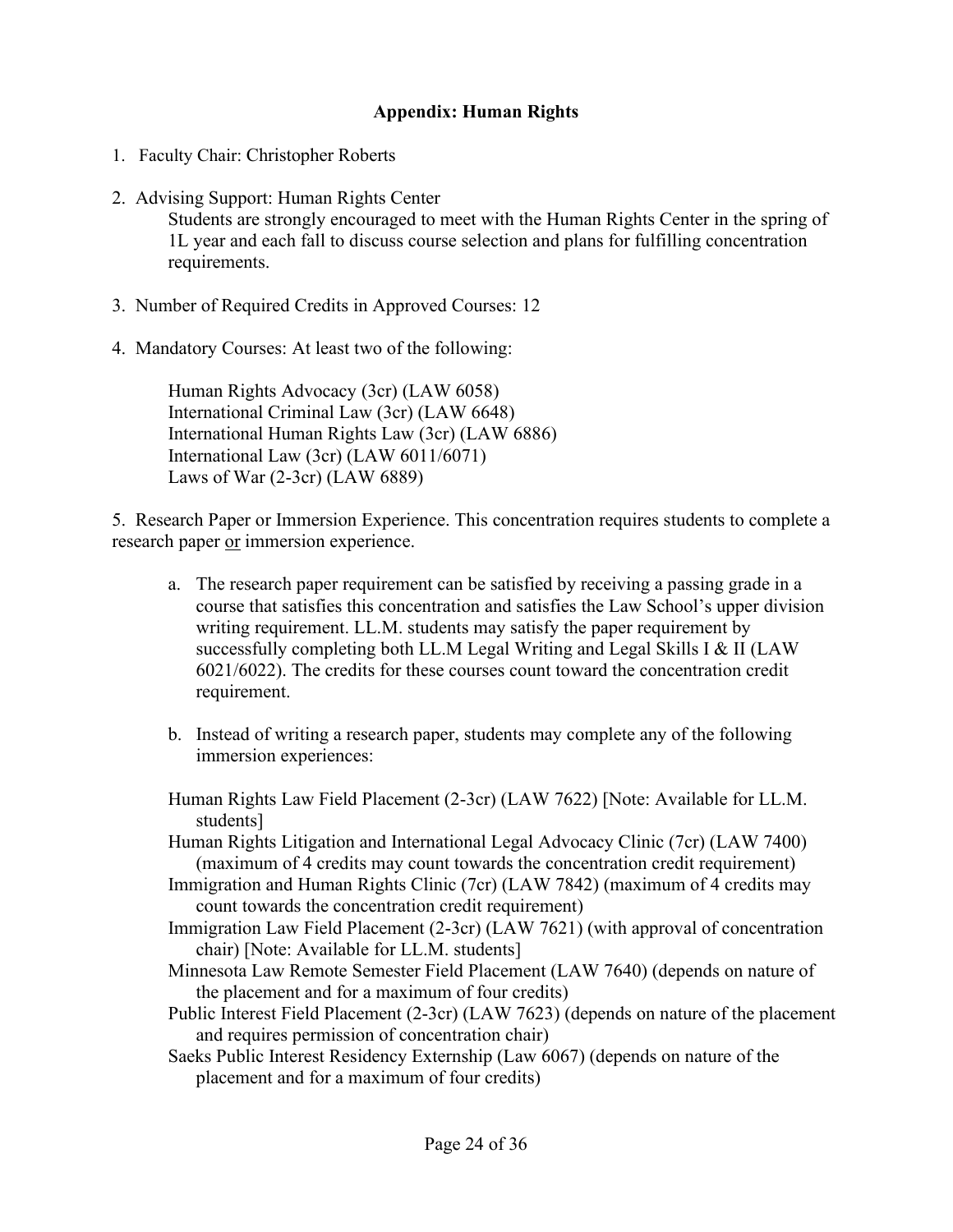6. Recommended Courses at the Law School:

Arab Israeli Conflict: Legal Aspects (2cr) (LAW 6802) Business and Human Rights (2cr) (LAW 6637) Civil Rights Competition Team (2cr) (depending on subject) (LAW 7097) Civil Rights / Civil Liberties Moot Court (2cr) (depending on subject) (LAW 7055) Civil Rights: Citizenship and Human Rights (3cr) (LAW 6621)(through Spring 2019) Comparative Criminal Procedure (2-3cr) (LAW 6892) Death Penalty (2cr) (LAW 6801) Equal Protection and Civil Rights Acts (3cr) (LAW 6084) European Human Rights Law (3cr) (LAW 6636) European Union Law (3cr) (LAW 6216) First Amendment (3cr) (LAW 6083) Gender Theory and the Law (3cr) (LAW 6645) George Floyd's Minneapolis: Past, Present, and Moving Forward (1cr) (LAW 6869) Immigration Law (3cr) (LAW 6872) Immigration Law Field Placement (1-3cr) (LAW 7621) (with approval of concentration chair) Immigration Reforms through History (1cr Fall 2019; 2cr Fall 2020) (LAW 6719) Independent Research and Writing (1-3cr) (LAW 7606/7608) (depends on project and requires permission of the concentration chair) Indian Law (3cr) (LAW 6236) International and Foreign Legal Research (2cr) (LAW 6867) International Law Moot Court and the Philip C. Jessup International Law Moot Court Competition (on a human rights topic; 2cr) (LAW 7075/7078) Poverty and Human Rights (2cr) (LAW 6879) Public Interest Field Placement (1-3cr) (LAW 7623) (depends on nature of the placement and requires permission of concentration chair) Race and the Law: Systems, Structures, and Solutions (2cr) (LAW 6915) Race and American Law (2cr) (LAW 6953) Refugee & Asylum Law (2cr) (LAW 6921) Rights in Conflict: Citizenship and Human Rights (formerly Civil Rights…) (2cr as of Spring 2020) (LAW 6621) Rule of Law (2cr) (LAW 6918) Saeks Public Interest Residency Externship (Law 6067) (depends on nature of the placement and for a maximum of four credits) Sexual Orientation, Gender Identity, and Human Rights (2cr) (LAW) 6862) Terrorism, Counter-Terrorism and International Law (2cr) (LAW 6708) Transitional Justice (2cr) (LAW 6893) Women's International Human Rights (2/3cr) (LAW 6827)

Recognizing that the course offerings related to human rights vary from year to year, a student may petition the Faculty Chair to approve a course not listed here if it will substantially further the student's understanding of an area or aspect of the law related to human rights.

7. Eligible Graduate Level Courses (5000-8000) in Other Departments: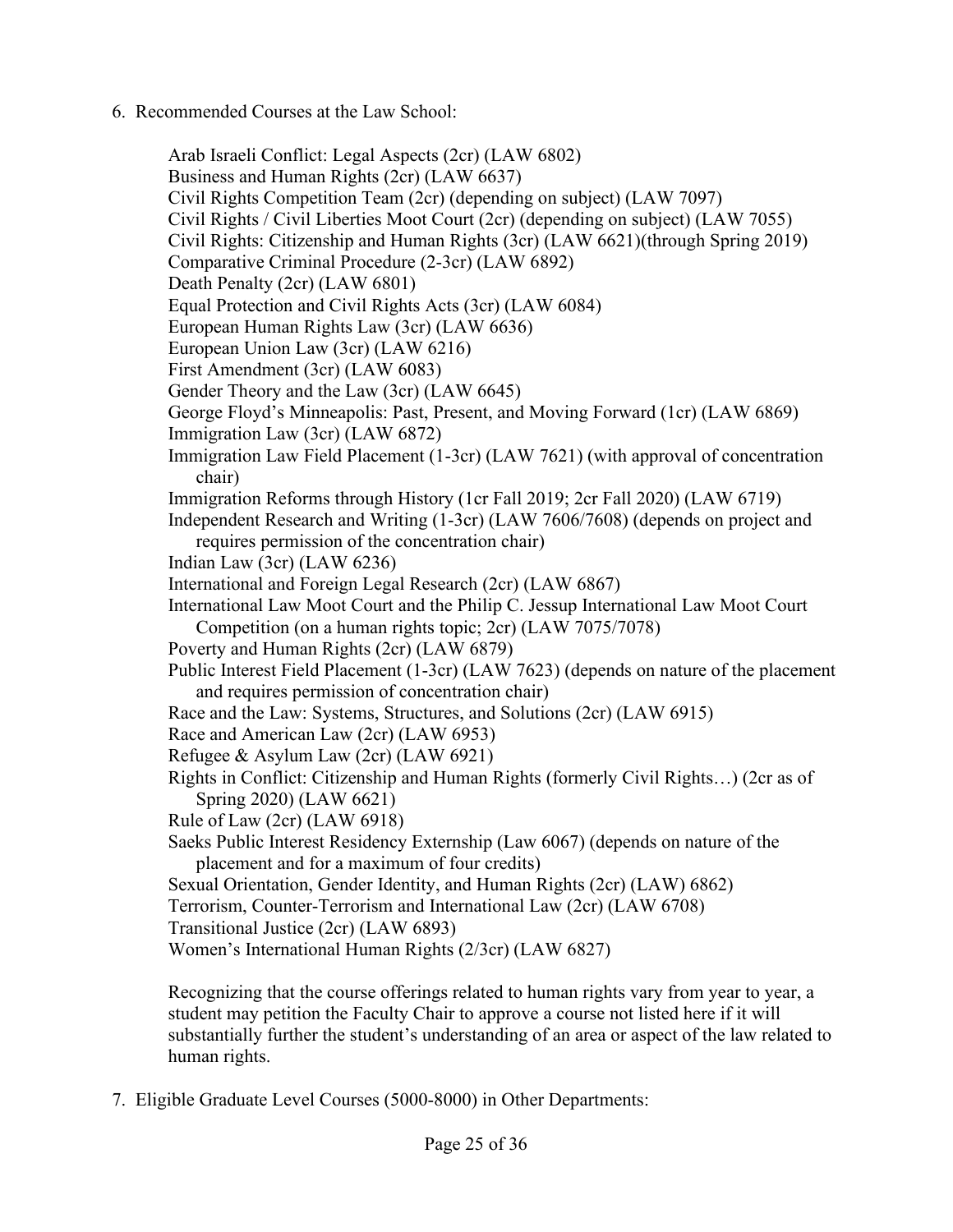Applied Policy Research and Human Rights NGOs (PA 5890) Health and Human Rights (2-3cr) (PUBH 6801) Human Rights and Crimes against Humanity (3cr) (HIST 8245) Human Rights Policy (3cr) (PA 5885) Immigration, Health & Public Policy (PA 5451) International Norms and Institutions (3cr) (POL 8403) Topics in Social Policy (1-3cr) (PA 5490) (Depends on specific topic of course)

8. Core faculty for this Concentration are listed below. Faculty may be added (e.g., upon joining this University) or removed (e.g., if the faculty member's teaching interests move away from the subject matter of this Concentration) at the discretion of the Faculty Chair.

Benjamin Casper Sanchez Linus Chan Richard Frase (emeritus) Barbara Frey Jennie Green Oren Gross Neha Jain Amanda Lyons Deepinder Mayell Steve Meili Fred Morrison (emeritus) Fionnuala Ní Aoláin Myron Orfield Leigh Payne (Affiliated: Institute for Global Studies) Christopher Roberts Robert Stein Michael Tonry (emeritus)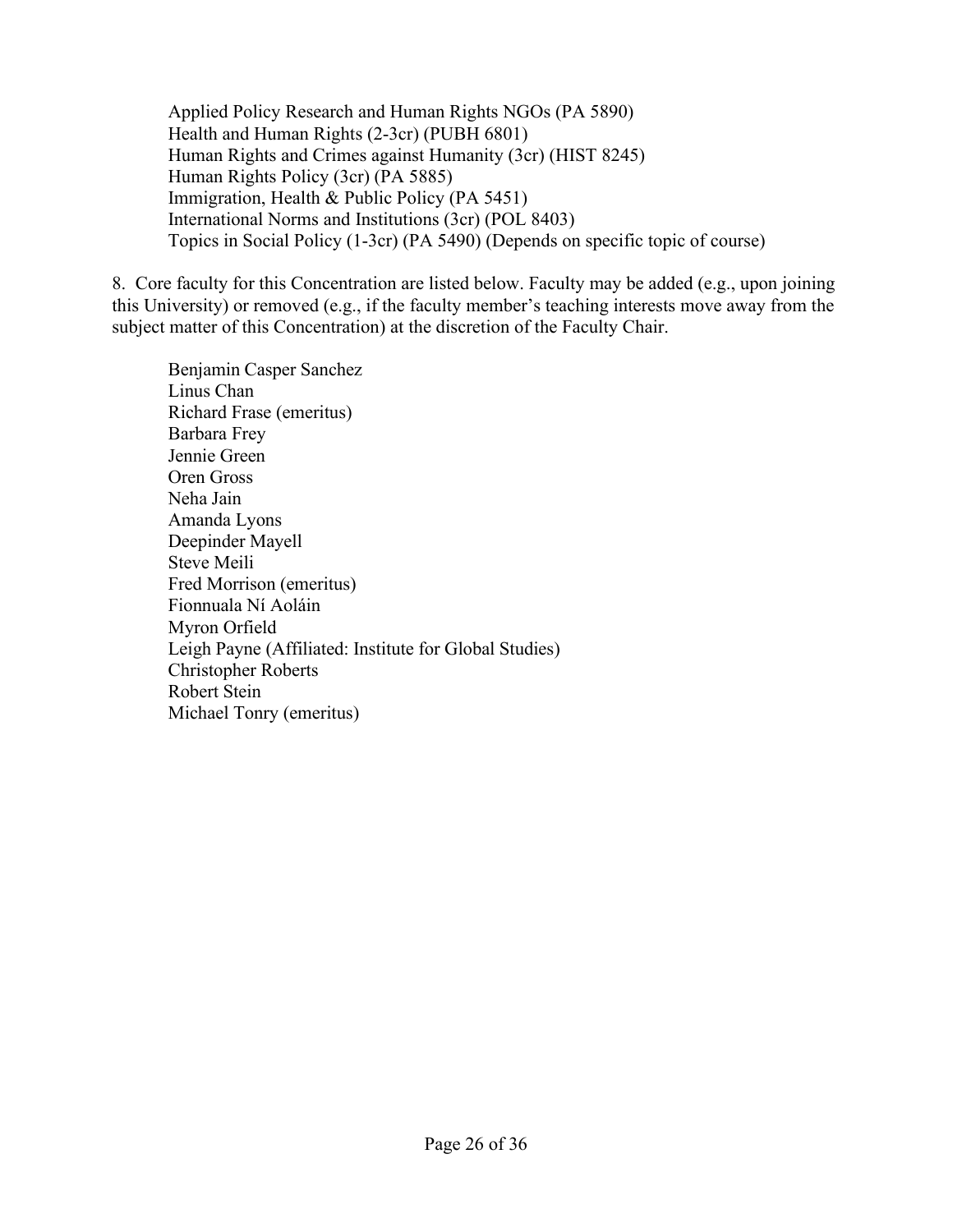# **Appendix: Immigration Law**

<span id="page-27-0"></span>1. Faculty Chair: Steve Meili

- 2. Minimum Number of Required Credits in Approved Courses For J.D. candidates: 15 For LL.M candidates: 12
- 3. Mandatory Course: Immigration Law (3cr) (LAW 6872)

4. Research Paper or Immersion Experience: This concentration requires students to complete a research paper or immersion experience.

a. Students may complete a research paper to fulfill this requirement. The research paper requirement can be satisfied by receiving a passing grade in a course that satisfies this concentration and satisfies the Law School's upper division writing requirement.

In addition, LL.M. students may satisfy the paper requirement by successfully completing LL.M Legal Writing and Legal Skills I (LAW 6021) (effective Fall 2021)

b. J.D. students may instead complete one of the following immersion experiences: Detainee Rights Clinic (7cr) (LAW 7844) Federal Immigration Litigation Clinic (7cr) (LAW 7042) Immigration and Human Rights Law Clinic (7cr) (LAW 7842) Immigration Law Field Placement (2-3cr) (LAW 7621) [Note: Available for LL.M. students] Minnesota Law Remote Semester Field Placement (LAW 7640) (depends on nature of the placement and for a maximum of four credits) Rural Immigration Access Clinic (2cr) (LAW 7910) Saeks Public Interest Residency Externship (Law 6067) (depends on nature of the placement and for a maximum of four credits)

5. Recommended Courses at the Law School:

All of the courses listed above Clinic Director positions in any of the courses listed above (maximum of 2 credits may count toward the concentration) Journal note on an immigration topic with approval of concentration chair (2cr)

Page 27 of 36 Advanced Administrative Law (3cr) (LAW 6650) Civil Rights: Citizenship and Human Rights (3cr) (LAW 6621)(through Spring 2019) Employment and Family-Based Immigration Law (2cr) (LAW 6845) Employment Discrimination (3cr) (LAW 6631) Employment Law (3cr) (LAW 6632) Family Law (3cr) (LAW 6604) Human Trafficking (2cr) (LAW 6046)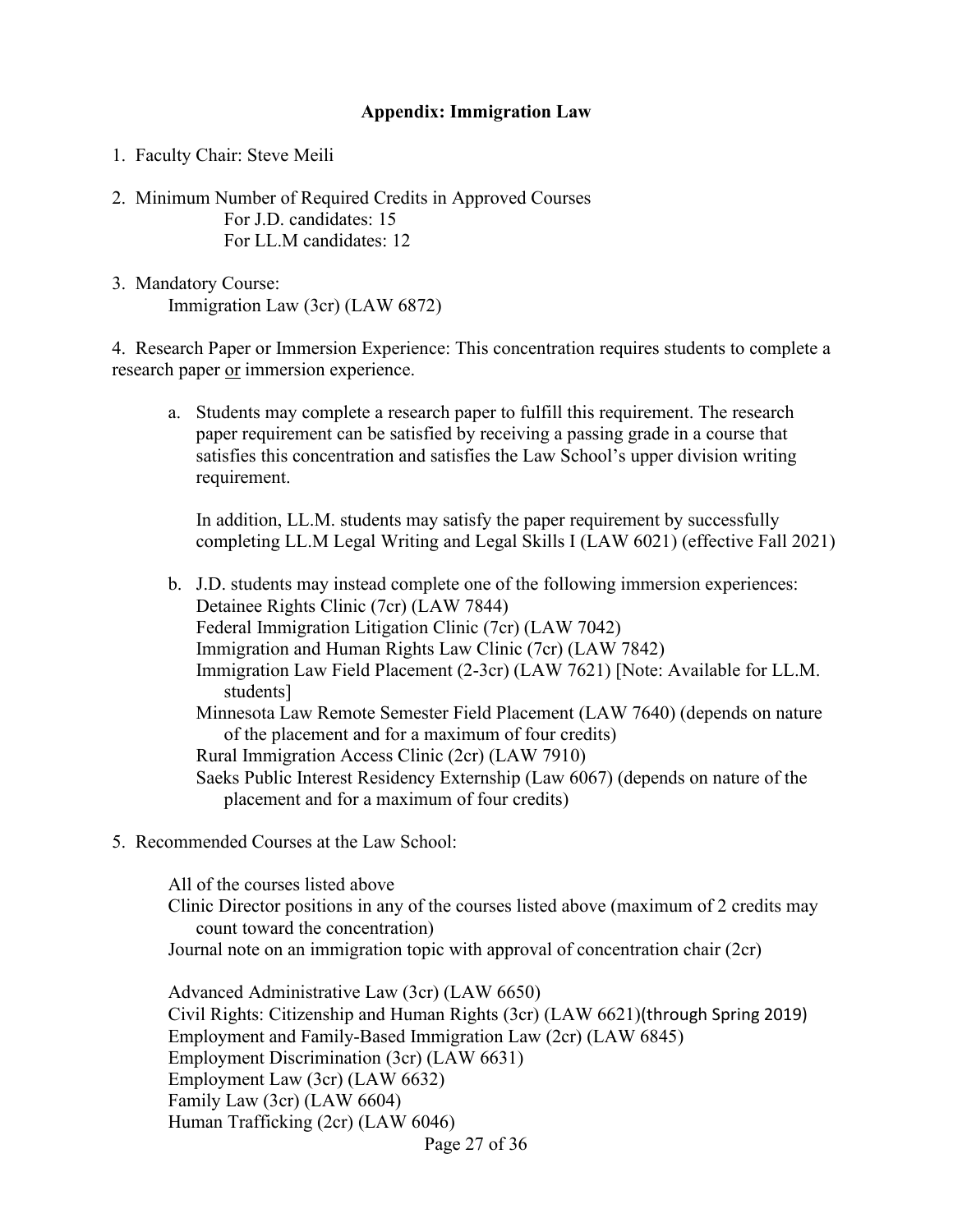Immigration and Criminal Law (2cr) (LAW 6718) Immigration Reforms through History (1cr Fall 2019; 2cr Fall 2020) (LAW 6719) Independent Field Placement (1-3cr) (LAW 7607/7609) (depends on nature of the placement and requires permission of concentration chair) Independent Research and Writing (1-3cr) (LAW 7606/7608) (depends on project and requires permission of the concentration chair) International Law (3cr) (LAW 6011/6071) International Human Rights Law (3cr) (LAW 6886) Overturning Criminal Convictions: Post-conviction Relief Policy, Law and Practice (2cr) (LAW 6810) Poverty and Human Rights (2cr) (LAW 6879) Refugee & Asylum Law (2cr) (LAW 6921) Rights in Conflict: Citizenship and Human Rights (formerly Civil Rights…) (2cr as of Spring 2020) (LAW 6621) Special Topics in Administrative Law (3cr) (LAW 6651) (paper may count with permission)

6. Recommended Courses that Do Not Count Toward the Concentration:

Students who plan to litigate should take courses such as Evidence and Trial Practice. The Law School allows students to complete two concentrations, so students might consider completing the requirements for both Immigration Law and Civil Litigation.

7. Core faculty for this Concentration are listed below. Faculty may be added (e.g., upon joining this University) or removed (e.g., if the faculty member's teaching interests move away from the subject matter of this Concentration) at the discretion of the Faculty Chair.

Benjamin Casper Sanchez Linus Chan Deepinder Mayell Steve Meili Sam Myers (Adjunct) Sarah Peterson (Adjunct)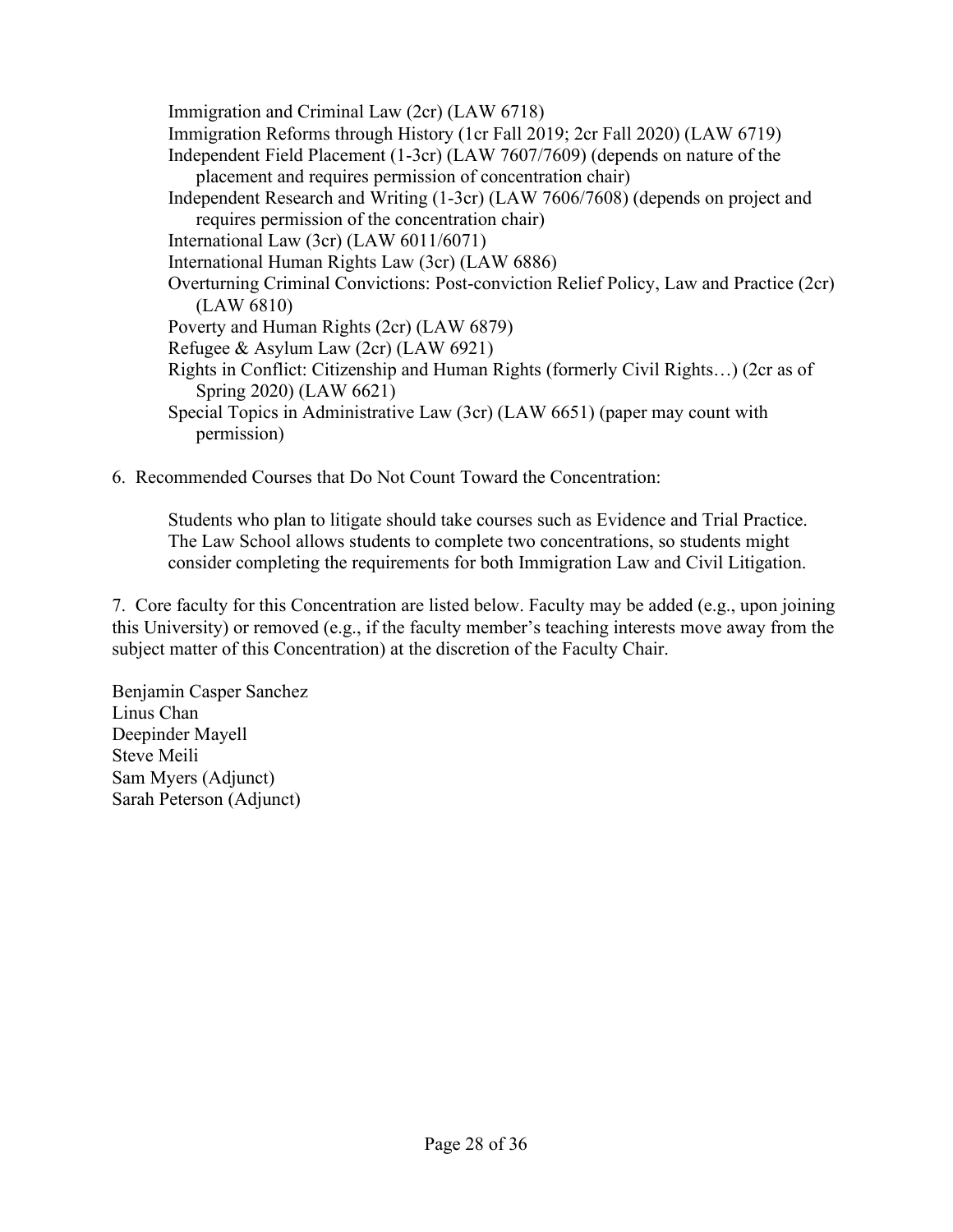# **Appendix: Intellectual Property & Technology Law**

- <span id="page-29-0"></span>1. Faculty Chair: Tom Cotter
- 2. Number of Required Credits in Approved Courses: 15

In fulfilling the credit requirement, students may not exceed three credits in disciplines other than law.

- 3. Mandatory Courses: -Copyright Law (3cr) (LAW 6613) -Patents (3cr) (LAW 6224) -Trademarks (3cr) (LAW 6608)
- 4. Research Paper or Immersion Experience: This concentration requires students to complete a research paper or immersion experience.
	- a. The research paper requirement can be satisfied by receiving a passing grade in a course that satisfies this concentration and satisfies the Law School's upper division writing requirement.
	- b. Instead of writing a research paper, students may complete one of the following courses: -Independent Field Placement (1-3cr) (LAW 7607/7609) (depends on nature of the placement and requires permission of concentration chair) -Intellectual Property and Entrepreneurship Clinic (2cr) (LAW 7088)
		- -Patent Drafting and Oral Advocacy Competition Team (2cr) (LAW 7127)
		- -Patent Field Placement (1-3cr) (LAW 7629)
		- -Patent Law Capstone: Innovation (3cr) (LAW 6490)
		- -Patent Portfolio Management (2cr) (LAW 6250)
- 5. Recommended Courses at the Law School:

Page 29 of 36 Advanced Patents (2cr) (LAW 6248) (through Spring 2017) Biotechnology & Patent Law (2cr) (LAW 6949) Coding for Lawyers (1cr) (LAW 6959) Cybercrime and Cybersecurity (2cr) (LAW 6832) Cybersecurity Law and Policy (3cr) (LAW 6638) Data Compliance Practicum (1cr) (LAW 6133) Data Privacy Law (3cr) (LAW 6103) Digital Evidence (2cr) (LAW 6876) E-Discovery (2cr) (LAW 6714) Emerging Sciences and Technologies: Law, Ethics and Policy (3cr) (LAW 6037) Energy Law (3cr) (LAW 6062) First Amendment Law (3cr) (LAW 6083) (previously LAW 6241) Food and Drug Law (3cr) (LAW 6402) Genetics & Assisted Reproduction: Law & Ethics (2cr) (LAW 6824) Health Law (3cr) (LAW 6605) Independent Research and Writing (1-3cr) (LAW 7606/7608) (depends on project and requires permission of the concentration chair; maximum of two credits unless concentration chair approves a third credit)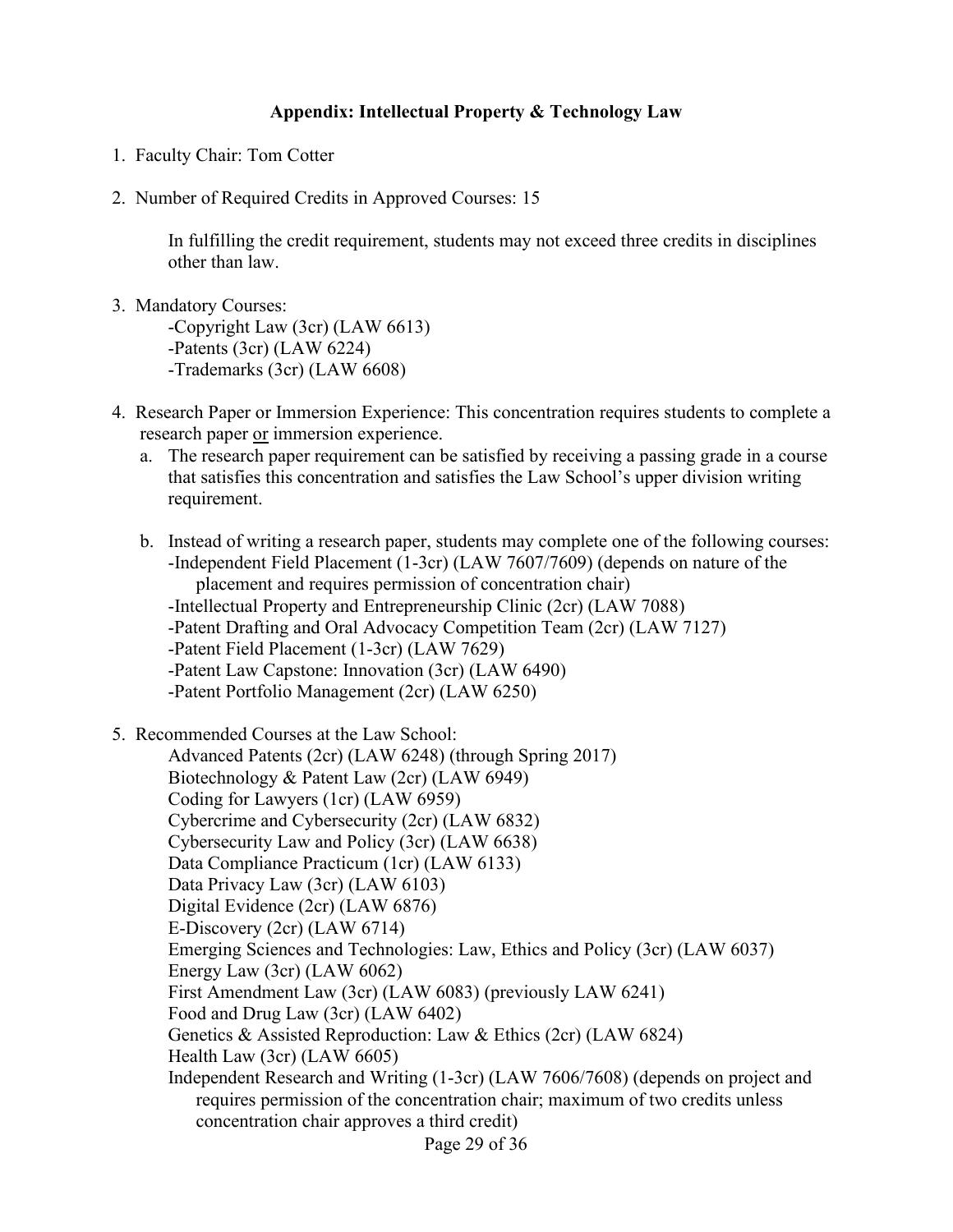Information Governance (2cr) (LAW 6705) Intellectual Property and Technology Proseminar (1cr) (LAW 6926) Intellectual Property Moot Court and Competition Team (LAW 7085/7086) (max. 2cr) Intellectual Property Transactions (2cr) (LAW 6707) International Business Operation and Negotiation (3cr) (LAW 6622) International Intellectual Property (3cr) (LAW 6609) Law, Biomedicine & Bioethics (3cr) (LAW 6853) Law & Neuroscience (3cr) (LAW 6063) Minnesota Law Remote Semester Field Placement (LAW 7640) (depends on nature of the placement and for a maximum of four credits) Patent Law Proseminar (1cr) (LAW 6925) Patent Prosecution Practice I (2cr) (LAW 6231) Patent Prosecution Practice II (3cr) (LAW 6232) Patent Remedies (1cr) (LAW 6241) Patent Research & Writing (2cr) (LAW 6243) Saeks Public Interest Residency Externship (LAW 6067) (depends on nature of the placement and for a maximum of four credits) Trade Secret Law (2cr) (LAW 6836) Unfair Competition (2cr) (LAW 6610) (through Spring 2018) U.S. Economic Sanctions and Export Controls (2cr) (LAW 6703) Winning Patent Litigation (2cr) (LAW 6225)

6. Eligible Graduate Level Courses (5000-8000) in Other University Departments (max 3 cr.): Law of Internet Communication (3cr) (JOUR 5552) Medical Device Industry: Business and Public Policy (2cr) (MILI 6726) Pharmaceutical Industry: Business and Public Policy (2cr) (MILI 6235) Science, Technology, and Environmental Policy (3cr) (PA 5711)

7. Other Valuable Courses:

The following courses do not count toward concentration requirements, but students interested in specializing in intellectual property and technology law may find some or all of them valuable, depending on their particular areas of specialization:

Advanced Administrative Law (3cr) (LAW 6650) Antitrust (3cr) (LAW 6207) Business Associations/Corporations (4cr) (LAW 6051) Contract Drafting (2cr) (LAW 6837) Federal Jurisdiction (3cr) (6152) Federal & State Courts (3cr) (LAW 6120) Law & Economics: Private Law (3cr) (LAW 6644) Taxation I (3cr) (LAW 6100)

8. Core law school faculty for this Concentration are listed below. Faculty may be added (e.g., upon joining this University) or removed (e.g., if the faculty member's teaching interests move away from the subject matter of this Concentration) at the discretion of the Concentration Faculty Chair.

-Tom Cotter -William McGeveran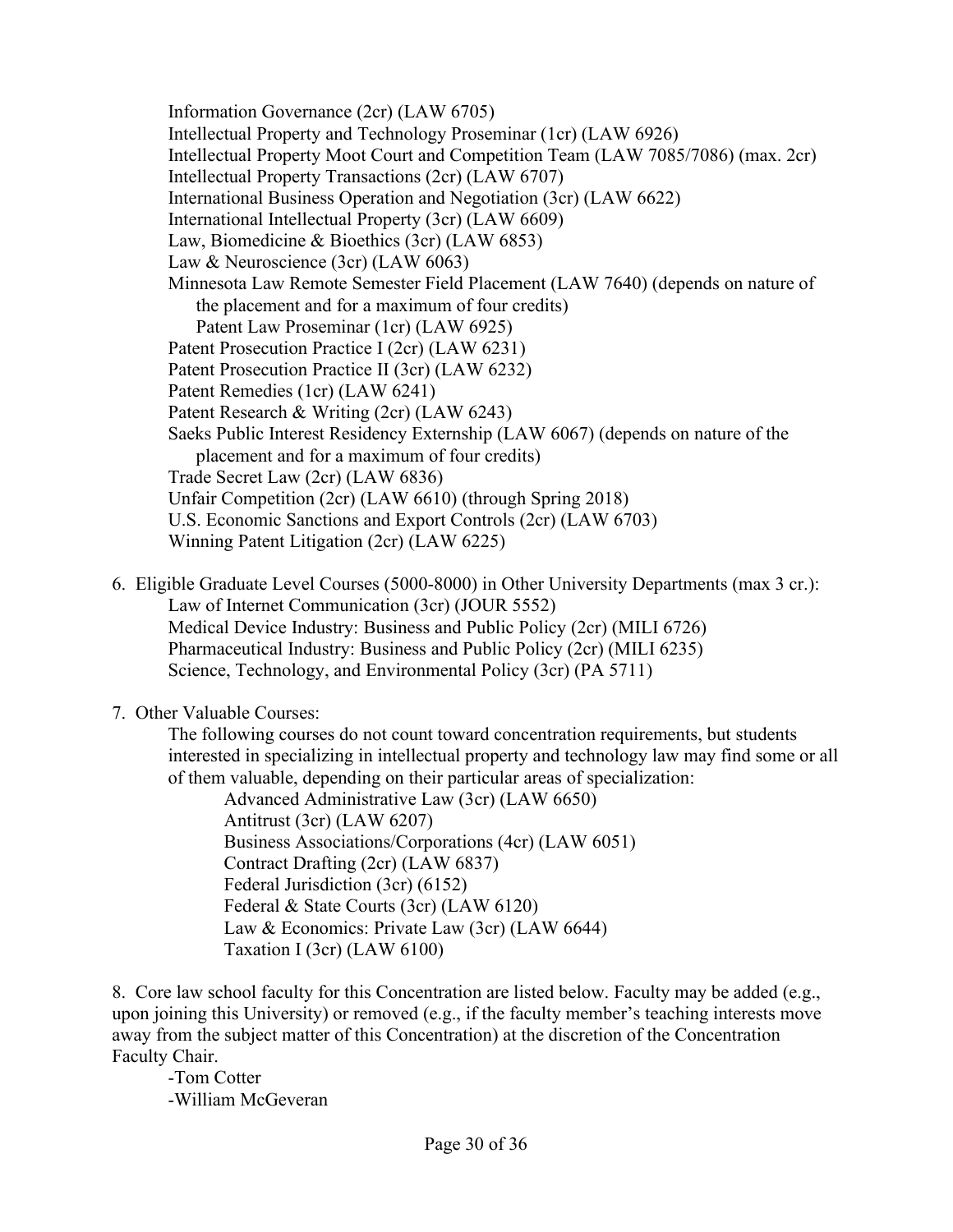9. In addition, the following faculty teach elective courses within the Concentration: June Carbone (Robina Chair in Law, Science and Technology) Susan M. Wolf (McKnight Presidential Professor of Law, Medicine & Public Policy) Alan Rozenshtein (Associate Professor) Francis Shen (Associate Professor) Ralph Hall (Professor of Practice) Michael Hannon (Associate Director for Library and Educational Technology) Jane Kirtley (Affiliate; Professor of Journalism and Mass Communications) Jon Lee (Professor of Practice) Christopher Turoski (Director of Patent Law Programs and Lecturer in Law)

Gregory Brown (Adjunct Professor) Ted Budd (Adjunct Professor) Brian Clark (Adjunct Professor) Elizabeth Cowan Wright (Adjunct Professor) Brian Dawley (Adjunct Professor) Patrick Finn (Adjunct Professor) Tim Grimsrud (Adjunct Professor) Victor Jonas (Adjunct Professor) Braden Katterheinrich (Adjunct Professor) Teresa Lavoie (Adjunct Professor) Ambar Nayate (Adjunct Professor)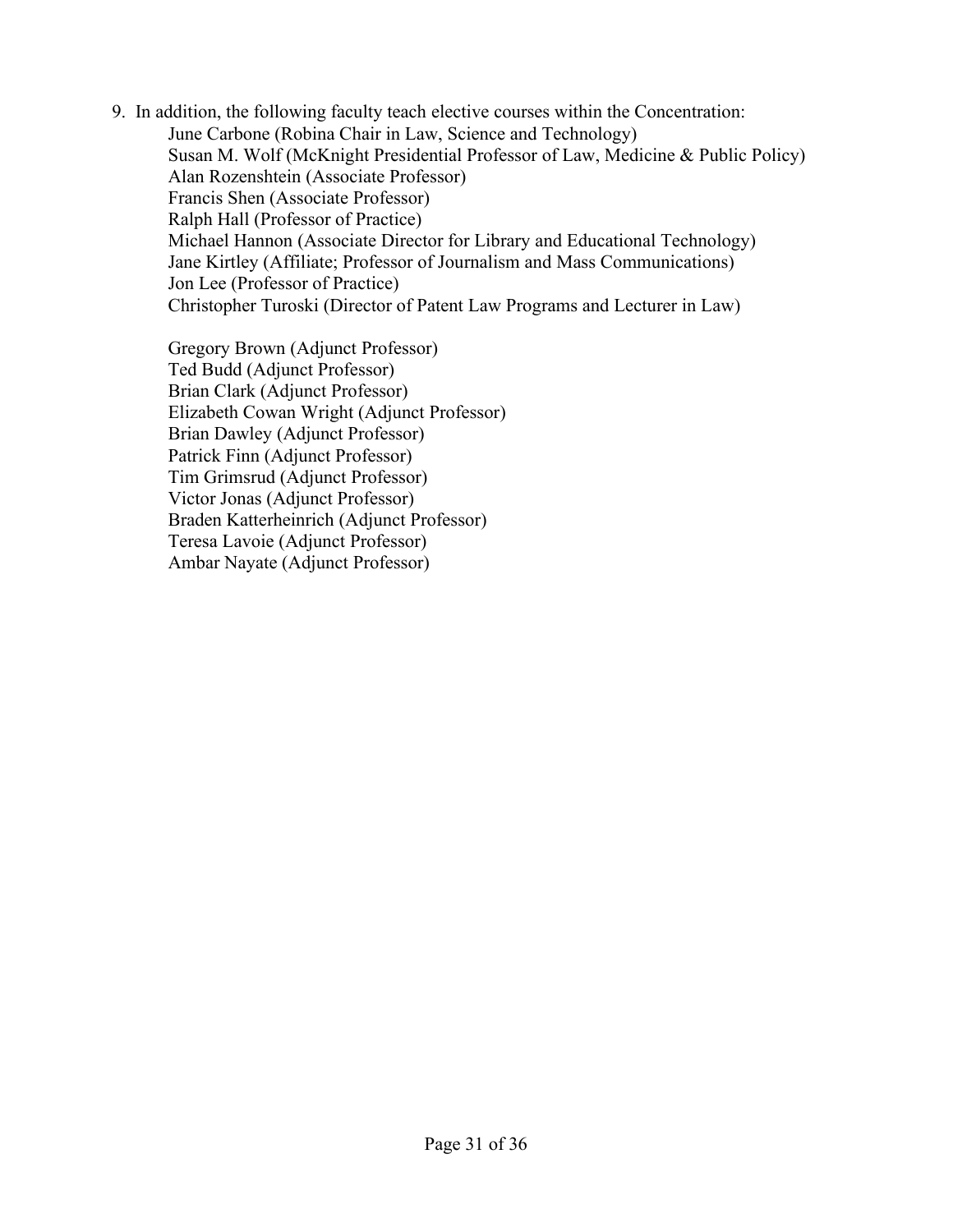# **Appendix: International Law**

- <span id="page-32-0"></span>1. Faculty Chair: Oren Gross
- 2. Number of Required Credits in Approved Courses For J.D. candidates: 18 For LL.M candidates: 15
- 3. Mandatory Courses:
	- a. International Law (3cr) (LAW 6011/6071)
	- b. At least two of the following:

International Business Transactions (3cr) (LAW 6601) International Criminal Law (3cr) (LAW 6648) International Environmental Law (2 or 3cr) (LAW 6400) International Human Rights Law (3cr) (LAW 6886) International Trade Law (3cr) (LAW 6619) Laws of War (2-3cr) (LAW 6889)

4. Research Paper or Immersion Experience. This concentration requires students to complete a research paper or immersion experience.

a. The research paper requirement can be satisfied by receiving a passing grade in a course that: (1) satisfies this concentration; **and** (2) requires a research paper that satisfies the Law School's upper division writing requirement.

b. LL.M. students may satisfy the paper requirement by successfully completing Practice Ready International Legal Research (LAW 6867).

c. J.D. Students may also satisfy the paper requirement by successfully completing either International Law Moot Court or the Philip C. Jessup International Moot Court Competition (LAW 7075/7078) if the Faculty Chair concludes that the research and writing done as part of the course is comparable to that of a research paper and if such research and writing (or relevant portion) are the sole work of the student. Students planning to submit portions of a co-authored brief, memo etc. should retain a draft of the writing that is their sole work to submit in satisfaction of this requirement.

d. Instead of writing a research paper, J.D. students may complete any of the following immersion experiences:

Field Placement or Public Interest Residency Externship (As noted in Section (5) below, depends on nature of the placement or externship and requires permission of concentration chair)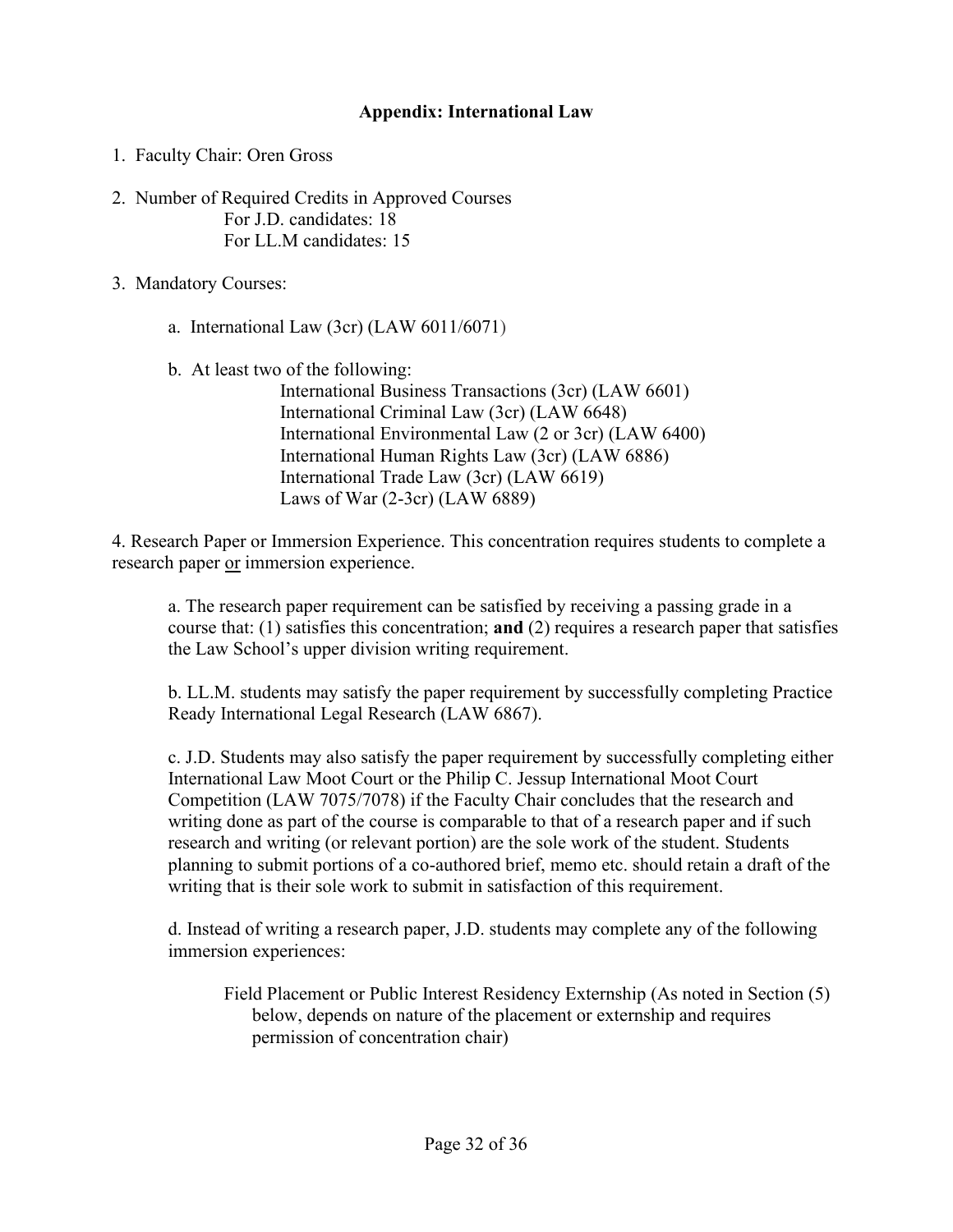- Human Rights Litigation & International Advocacy Clinic (4crF/3crS) (LAW 7400) (maximum of 4 credits may count towards the concentration credit requirement)[\\*](#page-33-0) Immigration and Human Rights Law Clinic (4crF/3crS) (LAW 7842) (maximum
- of 4 credits may count towards the concentration credit requirement)\*
- 5. Recommended Courses at the Law School all of the courses above, and:

Arab-Israeli Conflict: Legal Aspects (2cr) (LAW 6802) Complex and Cross-Cultural Negotiations (2cr) (LAW 6626) European Human Rights Law (2cr) (LAW 6636) European Union Business Law (3cr) (LAW 6647) European Union Law (3cr) (LAW 6216) Human Rights Litigation & International Advocacy Clinic (7cr) (LAW 7400) Immigration Law (3cr) (LAW 6872) Independent Field Placement (1-3cr) (LAW 7607/7609) (depends on nature of the placement and requires permission of concentration chair) Independent Research and Writing (1-3cr) (LAW 7606/7608) (depends on project and requires permission of the concentration chair) International Bankruptcy (2cr) (LAW 6898) International Business Operations and Negotiations (3cr) (LAW 6622) International Commercial Arbitration (2cr) (LAW 6911) International Contracts (2cr) (LAW 6800) International Intellectual Property (3cr) (LAW 6609) International Law Moot Court (LAW 7075/7076/7077) (maximum of 3 credits per course and a total maximum of 6 credits may count towards the concentration credit requirement)\* International Law Workshop (2cr) (LAW 6861) International Moot Court Competition Team (LAW 7079) (maximum of 3 credits may count towards the concentration credit requirement) International Tax (2cr) (LAW 6627) Law of International Organizations (2cr) (LAW 6887) Law of the Sea (2cr) (LAW 6027) Minnesota Law Remote Semester Field Placement (LAW 7640) (depends on nature of the placement and for a maximum of four credits and requires permission of concentration chair) Philip C. Jessup International Moot Court Competition (LAW 7078) (maximum of 3 credits may count towards the concentration credit requirement) Practice Ready International Legal Research (2cr) (LAW 6867) Public Interest Field Placement (1-3cr) (LAW 7623) (depends on nature of the placement and requires permission of concentration chair) Rule of Law (2cr) (LAW 6918) Saeks Public Interest Residency Externship (LAW 6067) (depends on nature of the placement and for a maximum of four credits) Terrorism, Counter-Terrorism and International Law (2cr) (LAW 6708)

<span id="page-33-0"></span><sup>\*</sup> Limit on number of credits that may count toward the concentration applies only to students who started in the 1L program in or after 2017, or started as a transfer student in or after 2018.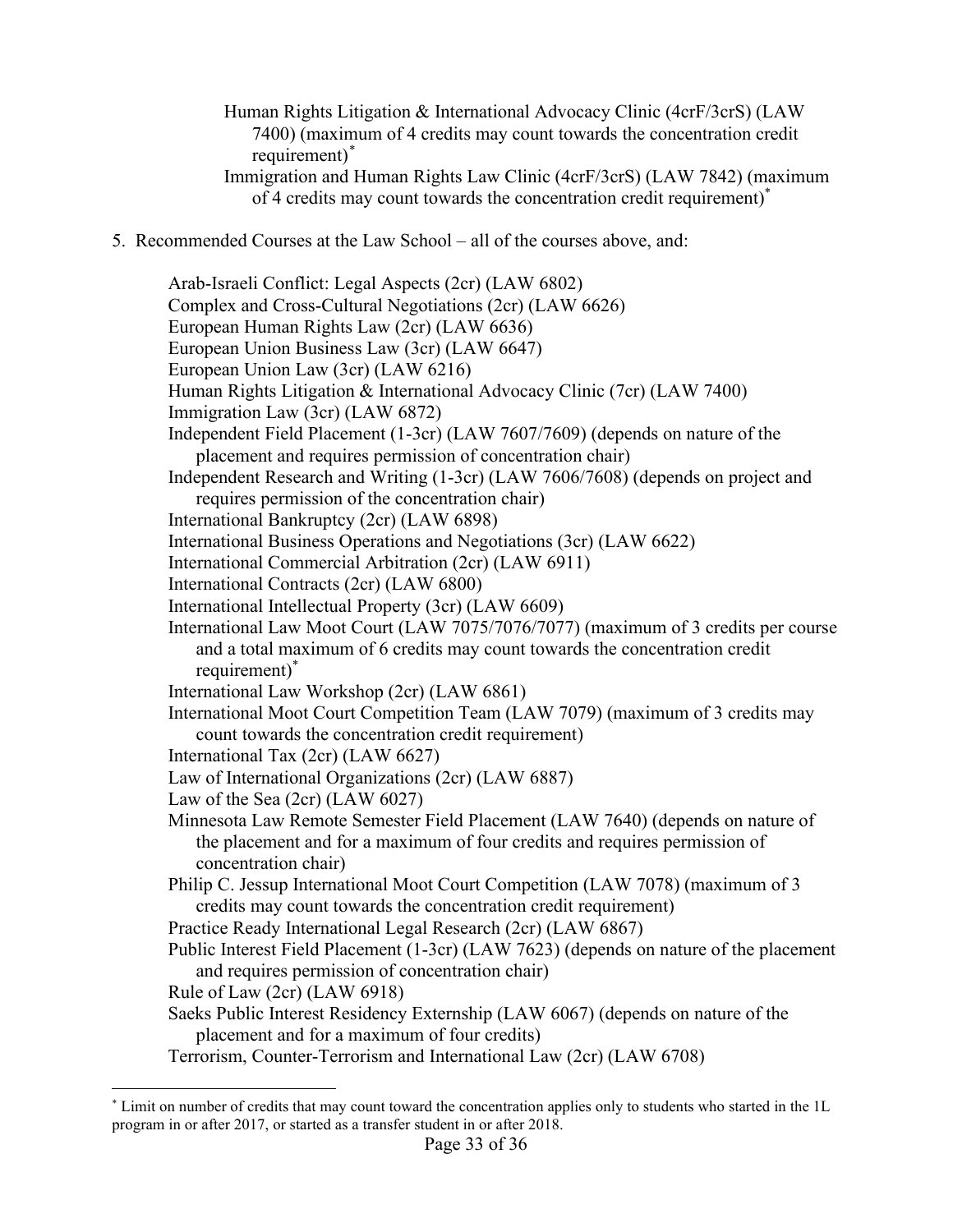Transitional Justice (2cr) (LAW 6893) U. S.-China Trade War (2cr) (LAW 6847) U.S. Economic Sanctions and Export Controls (2cr) (LAW 6703) Willem C. Vis International Commercial Arbitration Moot Competition Team (Vienna) (LAW 7079) (maximum of 3 credits may count towards the concentration credit requirement) Women's International Human Rights (2cr) (LAW 6827)

6. Eligible Graduate Level Courses (5000-8000) in Other University Departments:

|        | -Political Science:                                                          |
|--------|------------------------------------------------------------------------------|
|        | International Norms and Institutions (3cr) (POL 8403)                        |
|        | Topics in Comparative Politics (1-3cr) (POL 5410) (depends on course topic)  |
|        | Topics in International Relations (3cr) (POL 8460) (depends on course topic) |
| -Other |                                                                              |
|        | Global Economic Policy (3cr) (PA 5802)                                       |
|        | Migration, Human Rights, and the Southern Border (1cr) (PA 5890)             |
|        | Sociology of Law (3cr) (SOC 8101)                                            |

7. Recognizing that the course offerings related to international law vary from year to year, a student may petition the Faculty Chair to approve a course not listed in either Section 5 or 6 above if it will substantially further the student's understanding of an area or aspect of the law related to international law.

8. Core faculty for this Concentration are listed below. Faculty may be added (e.g., upon joining this University) or removed (e.g., if the faculty member's teaching interests move away from the subject matter of this Concentration) at the discretion of the Faculty Chair.

Tom Cotter Jennifer Green Oren Gross Neha Jain Steve Meili Fred Morrison (emeritus) Fionnuala Ní Aoláin Christopher Roberts Robert Stein Paul Vaaler Elizabeth Boyle (Affiliated: Sociology) Cosette Creamer (Affliated: Political Science) Bob Kudrle (Affiliated: Carlson School of Management) Ford Runge (Affiliated: Carlson School of Management) Jochim Savelsberg (Affiliated: Sociology)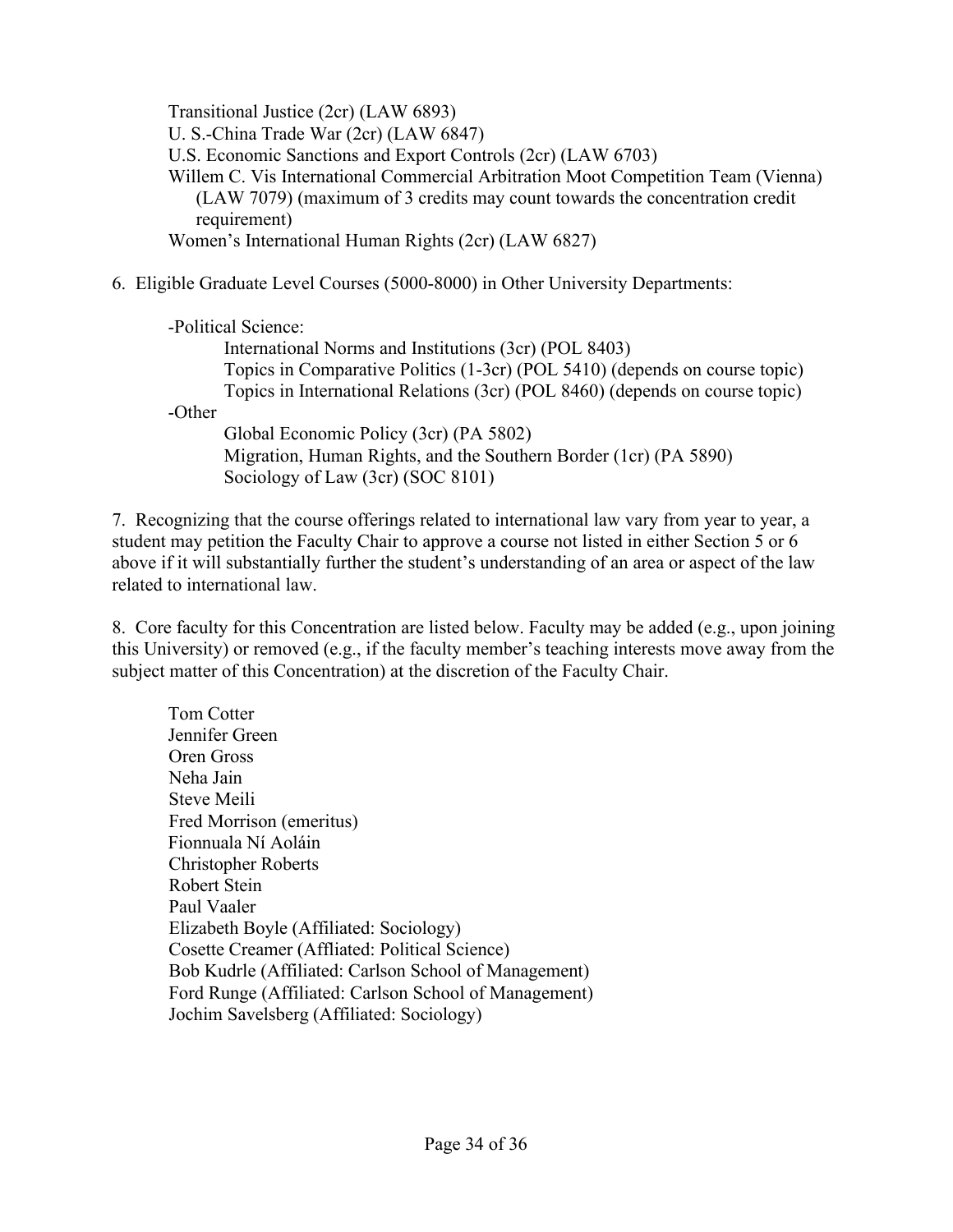#### **Appendix: Labor and Employment Law**

- <span id="page-35-0"></span>1. Faculty Chair: Amy B. Monahan
- 2. Number of Required Credits in Approved Courses: 12
- 3. Mandatory Courses: Students must take at least two of the following courses: Labor Law (3cr) (LAW 6203) Employment Discrimination (3cr) (LAW 6631) Employment Law (3cr) (LAW 6632)
- 4. Research Paper or Immersion Experience: This concentration requires students to complete a research paper or immersion experience. Instead of writing a research paper, J.D. students may enroll in the following immersion courses:

Employment Law Clinic (4cr) (LAW 7015)

- Independent Field Placement (1-3cr) (LAW 7607/7609) (depends on nature of the placement and requires permission of concentration chair)
- Minnesota Law Remote Semester Field Placement (LAW 7640) (depends on nature of the placement and for a maximum of four credits)
- Public Interest Field Placement (1-3cr) (LAW 7623) (depends on nature of the placement and requires permission of concentration chair)
- Saeks Public Interest Residency Externship (LAW 6067) (depends on nature of the placement and for a maximum of four credits)
- 5. Recommended Courses at the Law School (in addition to the courses listed above): Advanced Topics in Labor and Employment Law (2cr) (LAW 6860) Alternative Dispute Resolution (2cr) (LAW 6833) Conflict Resolution (2cr) (LAW 6859) Disability Law (formerly Disability in the Workplace) (3cr) (LAW 6625) Employee Benefits (3cr) (LAW 6244) Employment and Family-Based Immigration Law (2cr) (LAW 6845) Human Trafficking (2cr) (LAW 6046) Immigration Law (3cr) (LAW 6872) Independent Research and Writing (1-3cr) (LAW 7606/7608) (depends on project and requires permission of the concentration chair) International Employment Law (LAW 6611) Labor and Antitrust in the Gig Economy and Beyond (2cr) (LAW 6825) Sex Discrimination (2cr) (LAW 6866)
- 6. Eligible Graduate Level Courses (5000-8000) in Other University Departments: -Human Resources and Industrial Relations: Labor Relations and Collective Bargaining (4cr) (HRIR 6701; previously 8071) Managing Diversity (2cr) (HRIR 5222) Public Policies on Work and Pay (3cr) (HRIR 5655) Public Policies on Employee Benefits (3cr) (HRIR 5654)